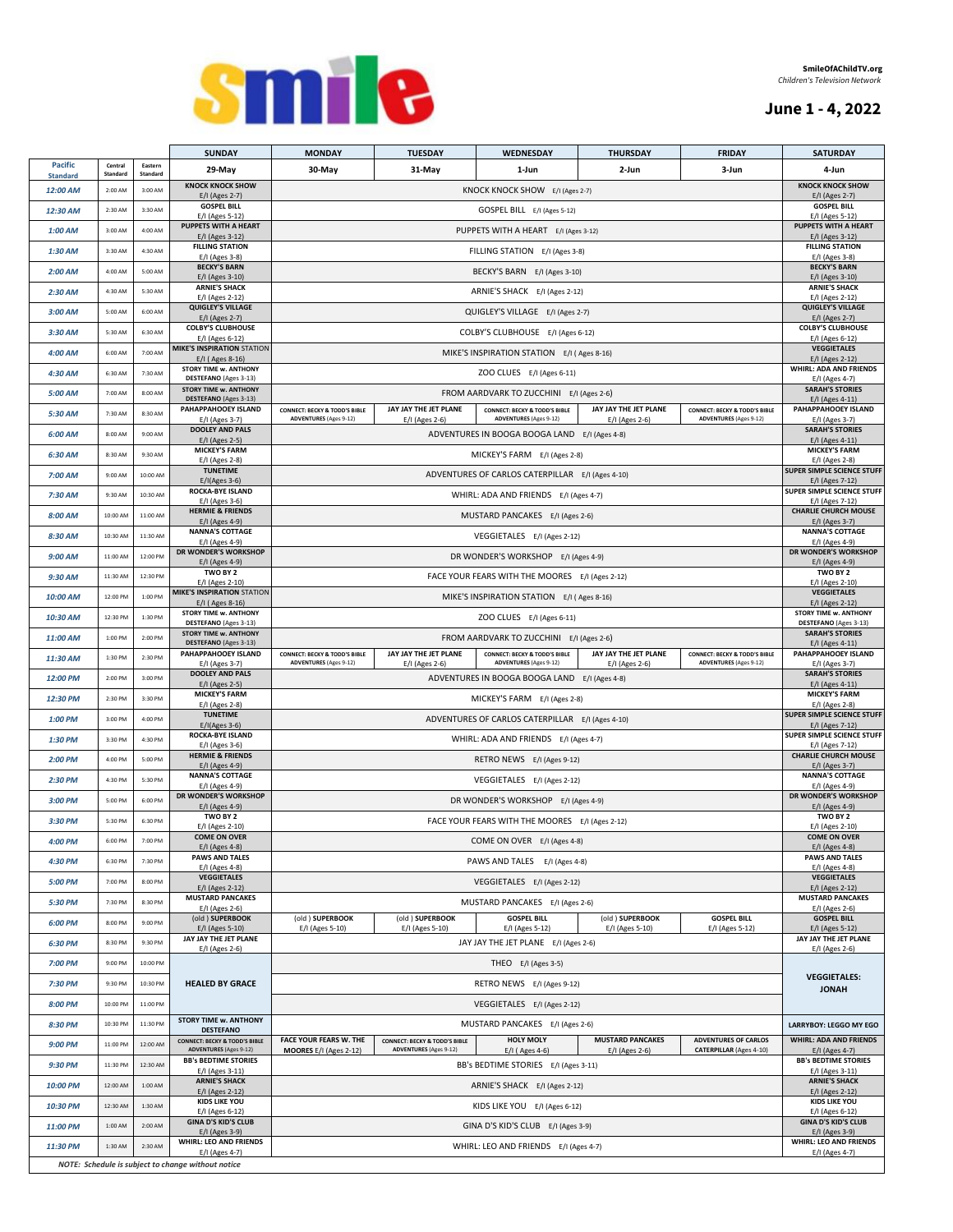

### **June 5 - 11, 2022**

|                                   |                     |                     | <b>SUNDAY</b>                                                             | <b>MONDAY</b>                                                             | <b>TUESDAY</b>                                                                                                      | <b>WEDNESDAY</b>                                                               | <b>THURSDAY</b>                             | <b>FRIDAY</b>                                                             | <b>SATURDAY</b>                                                |  |
|-----------------------------------|---------------------|---------------------|---------------------------------------------------------------------------|---------------------------------------------------------------------------|---------------------------------------------------------------------------------------------------------------------|--------------------------------------------------------------------------------|---------------------------------------------|---------------------------------------------------------------------------|----------------------------------------------------------------|--|
| <b>Pacific</b><br><b>Standard</b> | Central<br>Standard | Eastern<br>Standard | 5-Jun                                                                     | 6-Jun                                                                     | 7-Jun                                                                                                               | 8-Jun                                                                          | 9-Jun                                       | 10-Jun                                                                    | 11-Jun                                                         |  |
| 12:00 AM                          | 2:00 AM             | 3:00 AM             | <b>KNOCK KNOCK SHOW</b>                                                   |                                                                           |                                                                                                                     | KNOCK KNOCK SHOW E/I (Ages 2-7)                                                |                                             |                                                                           | <b>KNOCK KNOCK SHOW</b>                                        |  |
| 12:30 AM                          | 2:30 AM             | 3:30 AM             | E/I (Ages 2-7)<br><b>GOSPEL BILL</b>                                      |                                                                           |                                                                                                                     | GOSPEL BILL E/I (Ages 5-12)                                                    |                                             |                                                                           | E/I (Ages 2-7)<br><b>GOSPEL BILL</b><br>E/I (Ages 5-12)        |  |
| 1:00 AM                           | 3:00 AM             | 4:00 AM             | E/I (Ages 5-12)<br><b>PUPPETS WITH A HEART</b>                            |                                                                           | PUPPETS WITH A HEART E/I (Ages 3-12)                                                                                |                                                                                |                                             |                                                                           |                                                                |  |
| $1:30$ AM                         | 3:30 AM             | 4:30 AM             | E/I (Ages 3-12)<br><b>FILLING STATION</b>                                 |                                                                           |                                                                                                                     | FILLING STATION E/I (Ages 3-8)                                                 |                                             |                                                                           | E/I (Ages 3-12)<br><b>FILLING STATION</b>                      |  |
|                                   |                     |                     | E/I (Ages 3-8)<br><b>BECKY'S BARN</b>                                     |                                                                           |                                                                                                                     |                                                                                |                                             |                                                                           | E/I (Ages 3-8)<br><b>BECKY'S BARN</b>                          |  |
| $2:00$ AM                         | 4:00 AM             | 5:00 AM             | E/I (Ages 3-10)<br><b>ARNIE'S SHACK</b>                                   |                                                                           |                                                                                                                     | BECKY'S BARN E/I (Ages 3-10)                                                   |                                             |                                                                           | E/I (Ages 3-10)<br><b>ARNIE'S SHACK</b>                        |  |
| $2:30$ AM                         | 4:30 AM             | 5:30 AM             | E/I (Ages 2-12)                                                           |                                                                           |                                                                                                                     | ARNIE'S SHACK E/I (Ages 2-12)                                                  |                                             |                                                                           | E/I (Ages 2-12)                                                |  |
| 3:00 AM                           | 5:00 AM             | 6:00 AM             | <b>QUIGLEY'S VILLAGE</b><br>E/I (Ages 2-7)                                |                                                                           |                                                                                                                     | QUIGLEY'S VILLAGE E/I (Ages 2-7)                                               |                                             |                                                                           | <b>QUIGLEY'S VILLAGE</b><br>E/I (Ages 2-7)                     |  |
| $3:30$ AM                         | 5:30 AM             | 6:30 AM             | <b>COLBY'S CLUBHOUSE</b><br>E/I (Ages 6-12)                               |                                                                           |                                                                                                                     | COLBY'S CLUBHOUSE E/I (Ages 6-12)                                              |                                             |                                                                           | <b>COLBY'S CLUBHOUSE</b><br>E/I (Ages 6-12)                    |  |
| 4:00 AM                           | 6:00 AM             | 7:00 AM             | <b>MIKE'S INSPIRATION STATION</b><br>E/I (Ages 8-16)                      |                                                                           |                                                                                                                     | MIKE'S INSPIRATION STATION E/I (Ages 8-16)                                     |                                             |                                                                           | <b>VEGGIETALES</b><br>E/I (Ages 2-12)                          |  |
| 4:30 AM                           | 6:30 AM             | 7:30 AM             | STORY TIME w. ANTHONY<br>DESTEFANO (Ages 3-13)                            |                                                                           |                                                                                                                     | ZOO CLUES E/I (Ages 6-11)                                                      |                                             |                                                                           | WHIRL: ADA AND FRIENDS<br>E/I (Ages 4-7)                       |  |
| 5:00 AM                           | 7:00 AM             | 8:00 AM             | <b>STORY TIME w. ANTHONY</b><br>DESTEFANO (Ages 3-13)                     |                                                                           |                                                                                                                     | FROM AARDVARK TO ZUCCHINI E/I (Ages 2-6)                                       |                                             |                                                                           | <b>SARAH'S STORIES</b><br>E/I (Ages 4-11)                      |  |
| 5:30 AM                           | 7:30 AM             | 8:30 AM             | PAHAPPAHOOEY ISLAND                                                       | <b>CONNECT: BECKY &amp; TODD'S BIBLE</b><br><b>ADVENTURES</b> (Ages 9-12) | JAY JAY THE JET PLANE                                                                                               | <b>CONNECT: BECKY &amp; TODD'S BIBLE</b><br><b>ADVENTURES</b> (Ages 9-12)      | JAY JAY THE JET PLANE                       | <b>CONNECT: BECKY &amp; TODD'S BIBLE</b><br><b>ADVENTURES</b> (Ages 9-12) | PAHAPPAHOOEY ISLAND                                            |  |
| 6:00 AM                           | 8:00 AM             | 9:00 AM             | E/I (Ages 3-7)<br><b>DOOLEY AND PALS</b>                                  |                                                                           | E/I (Ages 2-6)                                                                                                      | ADVENTURES IN BOOGA BOOGA LAND E/I (Ages 4-8)                                  | E/I (Ages 2-6)                              |                                                                           | E/I (Ages 3-7)<br><b>SARAH'S STORIES</b>                       |  |
| 6:30 AM                           | 8:30 AM             | 9:30 AM             | E/I (Ages 2-5)<br><b>MICKEY'S FARM</b>                                    |                                                                           |                                                                                                                     | MICKEY'S FARM E/I (Ages 2-8)                                                   |                                             |                                                                           | E/I (Ages 4-11)<br><b>MICKEY'S FARM</b>                        |  |
|                                   |                     |                     | E/I (Ages 2-8)<br><b>TUNETIME</b>                                         |                                                                           |                                                                                                                     |                                                                                |                                             |                                                                           | E/I (Ages 2-8)<br>SUPER SIMPLE SCIENCE STUFF                   |  |
| 7:00 AM                           | 9:00 AM             | 10:00 AM            | $E/I(Ages 3-6)$<br><b>ROCKA-BYE ISLAND</b>                                |                                                                           |                                                                                                                     | ADVENTURES OF CARLOS CATERPILLAR E/I (Ages 4-10)                               |                                             |                                                                           | E/I (Ages 7-12)<br><b>SUPER SIMPLE SCIENCE STUFF</b>           |  |
| 7:30 AM                           | 9:30 AM             | 10:30 AM            | E/I (Ages 3-6)<br><b>HERMIE &amp; FRIENDS</b>                             |                                                                           |                                                                                                                     | WHIRL: ADA AND FRIENDS E/I (Ages 4-7)                                          |                                             |                                                                           | E/I (Ages 7-12)<br><b>CHARLIE CHURCH MOUSE</b>                 |  |
| 8:00 AM                           | 10:00 AM            | 11:00 AM            | E/I (Ages 4-9)                                                            |                                                                           |                                                                                                                     | MUSTARD PANCAKES E/I (Ages 2-6)                                                |                                             |                                                                           | E/I (Ages 3-7)                                                 |  |
| 8:30 AM                           | 10:30 AM            | 11:30 AM            | <b>NANNA'S COTTAGE</b><br>E/I (Ages 4-9)                                  |                                                                           |                                                                                                                     | VEGGIETALES E/I (Ages 2-12)                                                    |                                             |                                                                           | <b>NANNA'S COTTAGE</b><br>E/I (Ages 4-9)                       |  |
| $9:00$ AM                         | 11:00 AM            | 12:00 PM            | DR WONDER'S WORKSHOP<br>E/I (Ages 4-9)                                    |                                                                           |                                                                                                                     | DR WONDER'S WORKSHOP E/I (Ages 4-9)                                            |                                             |                                                                           | <b>DR WONDER'S WORKSHOP</b><br>E/I (Ages 4-9)                  |  |
| $9:30$ AM                         | 11:30 AM            | 12:30 PM            | TWO BY 2<br>E/I (Ages 2-10)                                               |                                                                           |                                                                                                                     | FACE YOUR FEARS WITH THE MOORES E/I (Ages 2-12)                                |                                             |                                                                           | TWO BY 2<br>E/I (Ages 2-10)                                    |  |
| 10:00 AM                          | 12:00 PM            | 1:00 PM             | <b>MIKE'S INSPIRATION STATION</b><br>E/I (Ages 8-16)                      |                                                                           |                                                                                                                     | MIKE'S INSPIRATION STATION E/I (Ages 8-16)                                     |                                             |                                                                           | <b>VEGGIETALES</b><br>E/I (Ages 2-12)                          |  |
| 10:30 AM                          | 12:30 PM            | 1:30 PM             | <b>STORY TIME w. ANTHONY</b>                                              |                                                                           |                                                                                                                     | ZOO CLUES E/I (Ages 6-11)                                                      |                                             |                                                                           | STORY TIME w. ANTHONY                                          |  |
| 11:00 AM                          | 1:00 PM             | 2:00 PM             | DESTEFANO (Ages 3-13)<br><b>STORY TIME w. ANTHONY</b>                     |                                                                           |                                                                                                                     | FROM AARDVARK TO ZUCCHINI E/I (Ages 2-6)                                       |                                             |                                                                           | DESTEFANO (Ages 3-13)<br><b>SARAH'S STORIES</b>                |  |
| 11:30 AM                          | 1:30 PM             | 2:30 PM             | DESTEFANO (Ages 3-13)<br>PAHAPPAHOOEY ISLAND                              | <b>CONNECT: BECKY &amp; TODD'S BIBLE</b>                                  | JAY JAY THE JET PLANE                                                                                               | <b>CONNECT: BECKY &amp; TODD'S BIBLE</b>                                       | JAY JAY THE JET PLANE                       | <b>CONNECT: BECKY &amp; TODD'S BIBLE</b>                                  | E/I (Ages 4-11)<br>PAHAPPAHOOEY ISLAND                         |  |
|                                   |                     |                     | E/I (Ages 3-7)<br><b>DOOLEY AND PALS</b>                                  | <b>ADVENTURES</b> (Ages 9-12)                                             | E/I (Ages 2-6)                                                                                                      | <b>ADVENTURES</b> (Ages 9-12)<br>ADVENTURES IN BOOGA BOOGA LAND E/I (Ages 4-8) | E/I (Ages 2-6)                              | <b>ADVENTURES</b> (Ages 9-12)                                             | E/I (Ages 3-7)<br><b>SARAH'S STORIES</b>                       |  |
| 12:00 PM                          | 2:00 PM             | 3:00 PM             | $E/I$ (Ages 2-5)<br><b>MICKEY'S FARM</b>                                  |                                                                           | E/I (Ages 4-11)<br><b>MICKEY'S FARM</b>                                                                             |                                                                                |                                             |                                                                           |                                                                |  |
| 12:30 PM                          | 2:30 PM             | 3:30 PM             | E/I (Ages 2-8)<br><b>TUNETIME</b>                                         |                                                                           | E/I (Ages 2-8)<br>SUPER SIMPLE SCIENCE STUFF                                                                        |                                                                                |                                             |                                                                           |                                                                |  |
| 1:00 PM                           | 3:00 PM             | 4:00 PM             | $E/I(Ages 3-6)$                                                           |                                                                           | E/I (Ages 7-12)                                                                                                     |                                                                                |                                             |                                                                           |                                                                |  |
| 1:30 PM                           | 3:30 PM             | 4:30 PM             | ROCKA-BYE ISLAND<br>E/I (Ages 3-6)                                        |                                                                           | SUPER SIMPLE SCIENCE STUFF<br>E/I (Ages 7-12)                                                                       |                                                                                |                                             |                                                                           |                                                                |  |
| 2:00 PM                           | 4:00 PM             | 5:00 PM             | <b>HERMIE &amp; FRIENDS</b><br>E/I (Ages 4-9)                             |                                                                           | <b>CHARLIE CHURCH MOUSE</b><br>E/I (Ages 3-7)                                                                       |                                                                                |                                             |                                                                           |                                                                |  |
| 2:30 PM                           | 4:30 PM             | 5:30 PM             | <b>NANNA'S COTTAGE</b><br>E/I (Ages 4-9)                                  |                                                                           | <b>NANNA'S COTTAGE</b><br>E/I (Ages 4-9)                                                                            |                                                                                |                                             |                                                                           |                                                                |  |
| 3:00 PM                           | 5:00 PM             | 6:00 PM             | DR WONDER'S WORKSHOP<br>E/I (Ages 4-9)                                    |                                                                           | DR WONDER'S WORKSHOP<br>E/I (Ages 4-9)                                                                              |                                                                                |                                             |                                                                           |                                                                |  |
| 3:30 PM                           | 5:30 PM             | 6:30 PM             | TWO BY 2<br>E/I (Ages 2-10)                                               |                                                                           | FACE YOUR FEARS WITH THE MOORES E/I (Ages 2-12)                                                                     |                                                                                |                                             |                                                                           |                                                                |  |
| 4:00 PM                           | 6:00 PM             | 7:00 PM             | <b>COME ON OVER</b><br>$E/I$ (Ages 4-8)                                   |                                                                           | COME ON OVER E/I (Ages 4-8)                                                                                         |                                                                                |                                             |                                                                           |                                                                |  |
| 4:30 PM                           | 6:30 PM             | 7:30 PM             | <b>PAWS AND TALES</b>                                                     |                                                                           |                                                                                                                     | PAWS AND TALES E/I (Ages 4-8)                                                  |                                             |                                                                           | E/I (Ages 4-8)<br><b>PAWS AND TALES</b><br>E/I (Ages 4-8)      |  |
| 5:00 PM                           | 7:00 PM             | 8:00 PM             | E/I (Ages 4-8)<br><b>VEGGIETALES</b>                                      |                                                                           | VEGGIETALES E/I (Ages 2-12)                                                                                         |                                                                                |                                             |                                                                           |                                                                |  |
| 5:30 PM                           | 7:30 PM             | 8:30 PM             | E/I (Ages 2-12)<br><b>MUSTARD PANCAKES</b>                                |                                                                           |                                                                                                                     |                                                                                |                                             |                                                                           | E/I (Ages 2-12)<br><b>MUSTARD PANCAKES</b>                     |  |
| 6:00 PM                           | 8:00 PM             | 9:00 PM             | $E/I$ (Ages 2-6)<br>(old) SUPERBOOK                                       | (old ) SUPERBOOK                                                          | MUSTARD PANCAKES E/I (Ages 2-6)<br>(old ) SUPERBOOK<br><b>GOSPEL BILL</b><br>(old ) SUPERBOOK<br><b>GOSPEL BILL</b> |                                                                                |                                             |                                                                           |                                                                |  |
|                                   |                     |                     | E/I (Ages 5-10)<br>JAY JAY THE JET PLANE                                  | E/I (Ages 5-10)                                                           | E/I (Ages 5-10)                                                                                                     | E/I (Ages 5-12)                                                                | E/I (Ages 5-10)                             | E/I (Ages 5-12)                                                           | <b>GOSPEL BILL</b><br>E/I (Ages 5-12)<br>JAY JAY THE JET PLANE |  |
| 6:30 PM                           | 8:30 PM             | 9:30 PM             | E/I (Ages 2-6)                                                            |                                                                           |                                                                                                                     | JAY JAY THE JET PLANE E/I (Ages 2-6)                                           |                                             |                                                                           | E/I (Ages 2-6)                                                 |  |
| 7:00 PM                           | 9:00 PM             | 10:00 PM            |                                                                           |                                                                           |                                                                                                                     | THEO E/I (Ages 3-5)                                                            |                                             |                                                                           | <b>VEGGIETALES:</b>                                            |  |
| 7:30 PM                           | 9:30 PM             | 10:30 PM            | <b>HEIDI</b>                                                              |                                                                           |                                                                                                                     | RETRO NEWS E/I (Ages 9-12)                                                     |                                             |                                                                           | IF I SANG A SILLY SONG                                         |  |
| 8:00 PM                           | 10:00 PM            | 11:00 PM            |                                                                           |                                                                           |                                                                                                                     | VEGGIETALES E/I (Ages 2-12)                                                    |                                             |                                                                           |                                                                |  |
| 8:30 PM                           | 10:30 PM            | 11:30 PM            | IN THE ARMS OF AN ANGEL                                                   |                                                                           |                                                                                                                     | MUSTARD PANCAKES E/I (Ages 2-6)                                                |                                             |                                                                           | <b>LARRYBOY: THE BAD APPLE</b>                                 |  |
| 9:00 PM                           | 11:00 PM            | 12:00 AM            | <b>CONNECT: BECKY &amp; TODD'S BIBLE</b><br><b>ADVENTURES</b> (Ages 9-12) | FACE YOUR FEARS W. THE<br>MOORES E/I (Ages 2-12)                          | <b>CONNECT: BECKY &amp; TODD'S BIBLE</b><br><b>ADVENTURES</b> (Ages 9-12)                                           | <b>HOLY MOLY</b><br>$E/I$ (Ages 4-6)                                           | <b>MUSTARD PANCAKES</b><br>$E/I$ (Ages 2-6) | <b>ADVENTURES OF CARLOS</b><br><b>CATERPILLAR (Ages 4-10)</b>             | <b>WHIRL: ADA AND FRIENDS</b><br>E/I (Ages 4-7)                |  |
| 9:30 PM                           | 11:30 PM            | 12:30 AM            | <b>BB's BEDTIME STORIES</b><br>E/I (Ages 3-11)                            |                                                                           |                                                                                                                     | BB's BEDTIME STORIES E/I (Ages 3-11)                                           |                                             |                                                                           | <b>BB's BEDTIME STORIES</b><br>E/I (Ages 3-11)                 |  |
| 10:00 PM                          | 12:00 AM            | 1:00 AM             | <b>ARNIE'S SHACK</b>                                                      |                                                                           |                                                                                                                     | ARNIE'S SHACK E/I (Ages 2-12)                                                  |                                             |                                                                           | <b>ARNIE'S SHACK</b>                                           |  |
| 10:30 PM                          | 12:30 AM            | 1:30 AM             | E/I (Ages 2-12)<br><b>KIDS LIKE YOU</b>                                   |                                                                           |                                                                                                                     | KIDS LIKE YOU E/I (Ages 6-12)                                                  |                                             |                                                                           | E/I (Ages 2-12)<br><b>KIDS LIKE YOU</b><br>E/I (Ages 6-12)     |  |
| 11:00 PM                          | 1:00 AM             | 2:00 AM             | E/I (Ages 6-12)<br><b>GINA D'S KID'S CLUB</b>                             |                                                                           | GINA D'S KID'S CLUB E/I (Ages 3-9)                                                                                  |                                                                                |                                             |                                                                           |                                                                |  |
|                                   | 1:30 AM             | 2:30 AM             | E/I (Ages 3-9)<br>WHIRL: LEO AND FRIENDS                                  |                                                                           | E/I (Ages 3-9)<br>WHIRL: LEO AND FRIENDS                                                                            |                                                                                |                                             |                                                                           |                                                                |  |
| 11:30 PM                          |                     |                     | E/I (Ages 4-7)<br>NOTE: Schedule is subject to change without notice      |                                                                           |                                                                                                                     | WHIRL: LEO AND FRIENDS E/I (Ages 4-7)                                          |                                             |                                                                           | E/I (Ages 4-7)                                                 |  |
|                                   |                     |                     |                                                                           |                                                                           |                                                                                                                     |                                                                                |                                             |                                                                           |                                                                |  |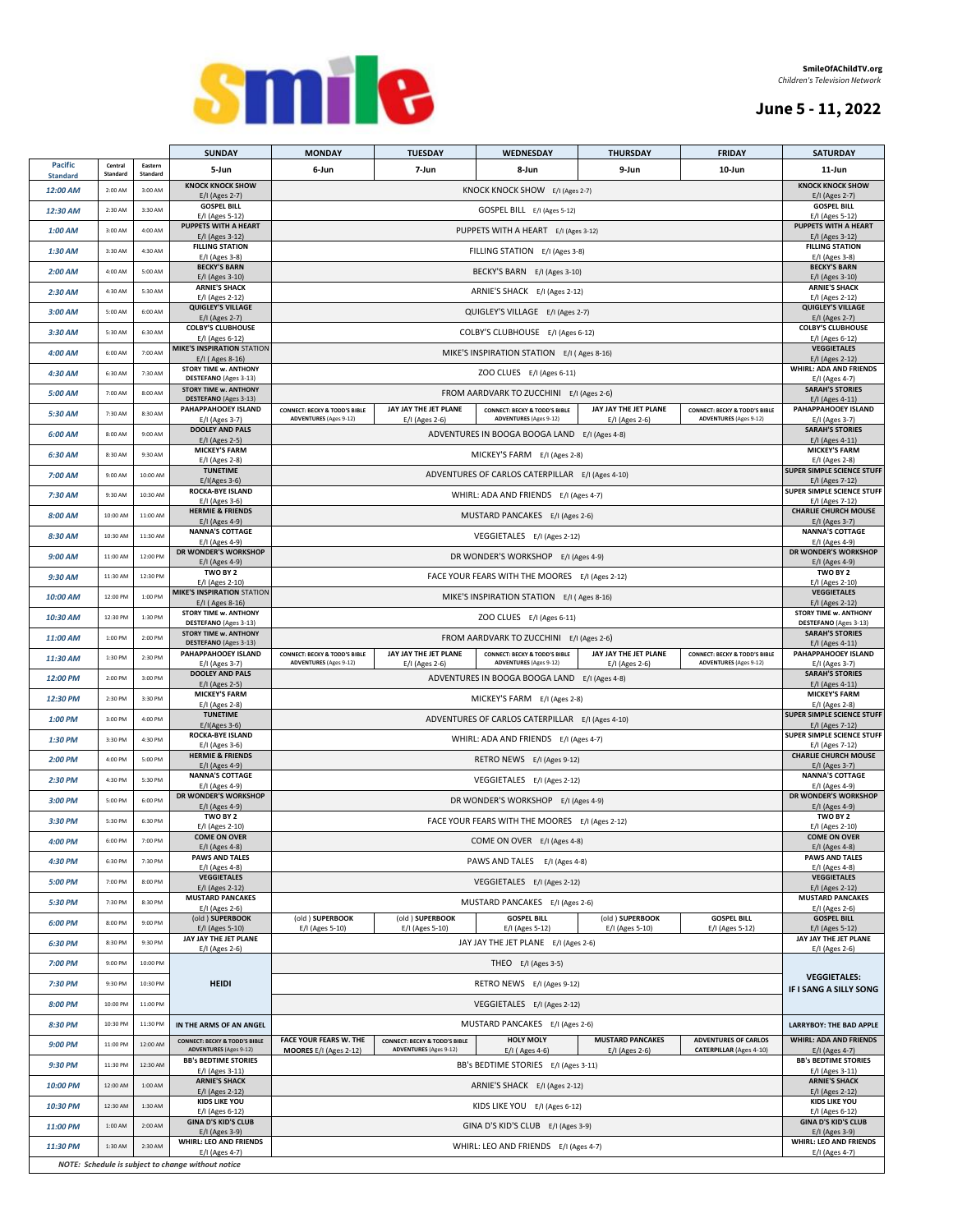

# **June 12 - 18, 2022**

| <b>Pacific</b><br>Central<br>Eastern<br>13-Jun<br>14-Jun<br>16-Jun<br>17-Jun<br>12-Jun<br>15-Jun<br>18-Jun<br>Standard<br>Standard<br><b>Standard</b><br><b>KNOCK KNOCK SHOW</b><br><b>KNOCK KNOCK SHOW</b><br>KNOCK KNOCK SHOW E/I (Ages 2-7)<br>12:00 AM<br>3:00 AM<br>2:00 AM<br>E/I (Ages 2-7)<br>E/I (Ages 2-7)<br><b>GOSPEL BILL</b><br><b>GOSPEL BILL</b><br>12:30 AM<br>2:30 AM<br>GOSPEL BILL E/I (Ages 5-12)<br>3:30 AM<br>E/I (Ages 5-12)<br>E/I (Ages 5-12)<br>PUPPETS WITH A HEART<br>PUPPETS WITH A HEART<br>4:00 AM<br>$1:00$ AM<br>3:00 AM<br>PUPPETS WITH A HEART E/I (Ages 3-12)<br>E/I (Ages 3-12)<br>E/I (Ages 3-12)<br><b>FILLING STATION</b><br><b>FILLING STATION</b><br>3:30 AM<br>4:30 AM<br>FILLING STATION E/I (Ages 3-8)<br>$1:30$ AM<br>E/I (Ages 3-8)<br>E/I (Ages 3-8)<br><b>BECKY'S BARN</b><br><b>BECKY'S BARN</b><br>4:00 AM<br>5:00 AM<br>BECKY'S BARN E/I (Ages 3-10)<br>$2:00$ AM<br>E/I (Ages 3-10)<br>E/I (Ages 3-10)<br><b>ARNIE'S SHACK</b><br><b>ARNIE'S SHACK</b><br>ARNIE'S SHACK E/I (Ages 2-12)<br>$2:30$ AM<br>4:30 AM<br>5:30 AM<br>E/I (Ages 2-12)<br>E/I (Ages 2-12)<br><b>QUIGLEY'S VILLAGE</b><br><b>QUIGLEY'S VILLAGE</b><br>QUIGLEY'S VILLAGE E/I (Ages 2-7)<br>3:00 AM<br>5:00 AM<br>6:00 AM<br>E/I (Ages 2-7)<br>E/I (Ages 2-7)<br><b>COLBY'S CLUBHOUSE</b><br><b>COLBY'S CLUBHOUSE</b><br>3:30 AM<br>5:30 AM<br>6:30 AM<br>COLBY'S CLUBHOUSE E/I (Ages 6-12)<br>E/I (Ages 6-12)<br>E/I (Ages 6-12)<br><b>MIKE'S INSPIRATION STATION</b><br><b>VEGGIETALES</b><br>4:00 AM<br>6:00 AM<br>7:00 AM<br>MIKE'S INSPIRATION STATION E/I (Ages 8-16)<br>E/I (Ages 8-16)<br>E/I (Ages 2-12)<br><b>WHIRL: ADA AND FRIENDS</b><br><b>STORY TIME w. ANTHONY</b><br>4:30 AM<br>6:30 AM<br>7:30 AM<br>ZOO CLUES E/I (Ages 6-11)<br>DESTEFANO (Ages 3-13)<br>E/I (Ages 4-7)<br><b>SARAH'S STORIES</b><br><b>STORY TIME w. ANTHONY</b><br>8:00 AM<br>7:00 AM<br>FROM AARDVARK TO ZUCCHINI E/I (Ages 2-6)<br>5:00 AM<br>DESTEFANO (Ages 3-13)<br>E/I (Ages 4-11)<br>JAY JAY THE JET PLANE<br>PAHAPPAHOOEY ISLAND<br>JAY JAY THE JET PLANE<br>PAHAPPAHOOEY ISLAND<br><b>CONNECT: BECKY &amp; TODD'S BIBLE</b><br><b>CONNECT: BECKY &amp; TODD'S BIBLE</b><br><b>CONNECT: BECKY &amp; TODD'S BIBLE</b><br>7:30 AM<br>8:30 AM<br>5:30 AM<br><b>ADVENTURES</b> (Ages 9-12)<br><b>ADVENTURES</b> (Ages 9-12)<br><b>ADVENTURES</b> (Ages 9-12)<br>E/I (Ages 3-7)<br>E/I (Ages 2-6)<br>E/I (Ages 2-6)<br>E/I (Ages 3-7)<br><b>DOOLEY AND PALS</b><br><b>SARAH'S STORIES</b><br>8:00 AM<br>9:00 AM<br>6:00 AM<br>ADVENTURES IN BOOGA BOOGA LAND E/I (Ages 4-8)<br>E/I (Ages 4-11)<br>E/I (Ages 2-5)<br><b>MICKEY'S FARM</b><br><b>MICKEY'S FARM</b><br>8:30 AM<br>9:30 AM<br>MICKEY'S FARM E/I (Ages 2-8)<br>6:30 AM<br>E/I (Ages 2-8)<br>E/I (Ages 2-8)<br><b>SUPER SIMPLE SCIENCE STUFF</b><br><b>TUNETIME</b><br>ADVENTURES OF CARLOS CATERPILLAR E/I (Ages 4-10)<br>9:00 AM<br>10:00 AM<br>7:00 AM<br>$E/I(Ages 3-6)$<br>E/I (Ages 7-12)<br><b>SUPER SIMPLE SCIENCE STUFF</b><br><b>ROCKA-BYE ISLAND</b><br>9:30 AM<br>10:30 AM<br>WHIRL: ADA AND FRIENDS E/I (Ages 4-7)<br>7:30 AM<br>E/I (Ages 3-6)<br>E/I (Ages 7-12)<br><b>HERMIE &amp; FRIENDS</b><br><b>CHARLIE CHURCH MOUSE</b><br>8:00 AM<br>11:00 AM<br>MUSTARD PANCAKES E/I (Ages 2-6)<br>10:00 AM<br>E/I (Ages 4-9)<br>E/I (Ages 3-7)<br><b>NANNA'S COTTAGE</b><br><b>NANNA'S COTTAGE</b><br>8:30 AM<br>11:30 AM<br>VEGGIETALES E/I (Ages 2-12)<br>10:30 AM<br>E/I (Ages 4-9)<br>E/I (Ages 4-9)<br>DR WONDER'S WORKSHOP<br>DR WONDER'S WORKSHOP<br>12:00 PM<br>9:00 AM<br>11:00 AM<br>DR WONDER'S WORKSHOP E/I (Ages 4-9)<br>E/I (Ages 4-9)<br>E/I (Ages 4-9)<br>TWO BY 2<br>TWO BY 2<br>11:30 AM<br>12:30 PM<br>$9:30$ AM<br>FACE YOUR FEARS WITH THE MOORES E/I (Ages 2-12)<br>E/I (Ages 2-10)<br>E/I (Ages 2-10)<br><b>MIKE'S INSPIRATION STATION</b><br><b>VEGGIETALES</b><br>1:00 PM<br>10:00 AM<br>12:00 PM<br>MIKE'S INSPIRATION STATION E/I (Ages 8-16)<br>E/I (Ages 8-16)<br>E/I (Ages 2-12)<br><b>STORY TIME w. ANTHONY</b><br><b>STORY TIME w. ANTHONY</b><br>12:30 PM<br>1:30 PM<br>ZOO CLUES E/I (Ages 6-11)<br>10:30 AM<br>DESTEFANO (Ages 3-13)<br>DESTEFANO (Ages 3-13)<br><b>STORY TIME w. ANTHONY</b><br><b>SARAH'S STORIES</b><br>1:00 PM<br>2:00 PM<br>FROM AARDVARK TO ZUCCHINI E/I (Ages 2-6)<br>11:00 AM<br>DESTEFANO (Ages 3-13)<br>E/I (Ages 4-11)<br>PAHAPPAHOOEY ISLAND<br>JAY JAY THE JET PLANE<br>JAY JAY THE JET PLANE<br>PAHAPPAHOOEY ISLAND<br><b>CONNECT: BECKY &amp; TODD'S BIBLE</b><br><b>CONNECT: BECKY &amp; TODD'S BIBLE</b><br><b>CONNECT: BECKY &amp; TODD'S BIBLE</b><br>1:30 PM<br>2:30 PM<br>11:30 AM<br><b>ADVENTURES</b> (Ages 9-12)<br><b>ADVENTURES</b> (Ages 9-12)<br><b>ADVENTURES</b> (Ages 9-12)<br>E/I (Ages 3-7)<br>E/I (Ages 2-6)<br>E/I (Ages 2-6)<br>E/I (Ages 3-7)<br><b>DOOLEY AND PALS</b><br><b>SARAH'S STORIES</b><br>2:00 PM<br>3:00 PM<br>ADVENTURES IN BOOGA BOOGA LAND E/I (Ages 4-8)<br>12:00 PM<br>E/I (Ages 2-5)<br>E/I (Ages 4-11)<br><b>MICKEY'S FARM</b><br><b>MICKEY'S FARM</b><br>12:30 PM<br>2:30 PM<br>3:30 PM<br>MICKEY'S FARM E/I (Ages 2-8)<br>E/I (Ages 2-8)<br>E/I (Ages 2-8)<br><b>SUPER SIMPLE SCIENCE STUFF</b><br><b>TUNETIME</b><br>1:00 PM<br>3:00 PM<br>4:00 PM<br>ADVENTURES OF CARLOS CATERPILLAR E/I (Ages 4-10)<br>$E/I(Ages 3-6)$<br>E/I (Ages 7-12)<br><b>ROCKA-BYE ISLAND</b><br>SUPER SIMPLE SCIENCE STUFF<br>1:30 PM<br>WHIRL: ADA AND FRIENDS E/I (Ages 4-7)<br>3:30 PM<br>4:30 PM<br>E/I (Ages 3-6)<br>E/I (Ages 7-12)<br><b>HERMIE &amp; FRIENDS</b><br><b>CHARLIE CHURCH MOUSE</b><br>4:00 PM<br>5:00 PM<br>2:00 PM<br>RETRO NEWS E/I (Ages 9-12)<br>E/I (Ages 4-9)<br>E/I (Ages 3-7)<br><b>NANNA'S COTTAGE</b><br><b>NANNA'S COTTAGE</b><br>4:30 PM<br>5:30 PM<br>2:30 PM<br>VEGGIETALES E/I (Ages 2-12)<br>E/I (Ages 4-9)<br>E/I (Ages 4-9)<br>DR WONDER'S WORKSHOP<br><b>DR WONDER'S WORKSHOP</b><br>5:00 PM<br>6:00 PM<br>DR WONDER'S WORKSHOP E/I (Ages 4-9)<br>3:00 PM<br>E/I (Ages 4-9)<br>E/I (Ages 4-9)<br>TWO BY 2<br>TWO BY 2<br>FACE YOUR FEARS WITH THE MOORES E/I (Ages 2-12)<br>3:30 PM<br>5:30 PM<br>6:30 PM<br>E/I (Ages 2-10)<br>E/I (Ages 2-10)<br><b>COME ON OVER</b><br><b>COME ON OVER</b><br>7:00 PM<br>COME ON OVER E/I (Ages 4-8)<br>4:00 PM<br>6:00 PM<br>E/I (Ages 4-8)<br>E/I (Ages 4-8)<br><b>PAWS AND TALES</b><br><b>PAWS AND TALES</b><br>6:30 PM<br>7:30 PM<br>PAWS AND TALES E/I (Ages 4-8)<br>4:30 PM<br>E/I (Ages 4-8)<br>E/I (Ages 4-8)<br><b>VEGGIETALES</b><br><b>VEGGIETALES</b><br>5:00 PM<br>7:00 PM<br>8:00 PM<br>VEGGIETALES E/I (Ages 2-12)<br>E/I (Ages 2-12)<br>E/I (Ages 2-12)<br><b>MUSTARD PANCAKES</b><br><b>MUSTARD PANCAKES</b><br>5:30 PM<br>7:30 PM<br>8:30 PM<br>MUSTARD PANCAKES E/I (Ages 2-6)<br>E/I (Ages 2-6)<br>E/I (Ages 2-6)<br>(old) SUPERBOOK<br>(old) SUPERBOOK<br>(old ) SUPERBOOK<br>(old ) SUPERBOOK<br><b>GOSPEL BILL</b><br><b>GOSPEL BILL</b><br><b>GOSPEL BILL</b><br>6:00 PM<br>9:00 PM<br>8:00 PM<br>E/I (Ages 5-10)<br>E/I (Ages 5-10)<br>E/I (Ages 5-10)<br>E/I (Ages 5-12)<br>E/I (Ages 5-10)<br>E/I (Ages 5-12)<br>E/I (Ages 5-12)<br>JAY JAY THE JET PLANE<br>JAY JAY THE JET PLANE<br>6:30 PM<br>8:30 PM<br>9:30 PM<br>JAY JAY THE JET PLANE E/I (Ages 2-6)<br>E/I (Ages 2-6)<br>E/I (Ages 2-6)<br>7:00 PM<br>9:00 PM<br>10:00 PM<br>THEO E/I (Ages 3-5)<br><b>ROCKFISH:</b><br>THE PRODIGAL TALE<br><b>WIND DANCER</b><br>9:30 PM<br>10:30 PM<br>RETRO NEWS E/I (Ages 9-12)<br>7:30 PM<br>10:00 PM<br>11:00 PM<br>VEGGIETALES E/I (Ages 2-12)<br>8:00 PM<br><b>PUPPET'S W/ A HEART:</b><br><b>HEY BATTER BATTER</b><br>10:30 PM<br>11:30 PM<br>MUSTARD PANCAKES E/I (Ages 2-6)<br>8:30 PM<br><b>HOME RUN FOR RUSTY</b><br><b>HOLY MOLY</b><br><b>MUSTARD PANCAKES</b><br><b>WHIRL: ADA AND FRIENDS</b><br><b>CONNECT: BECKY &amp; TODD'S BIBLE</b><br>FACE YOUR FEARS W. THE<br><b>CONNECT: BECKY &amp; TODD'S BIBLE</b><br><b>ADVENTURES OF CARLOS</b><br>9:00 PM<br>12:00 AM<br>11:00 PM<br><b>ADVENTURES</b> (Ages 9-12)<br><b>ADVENTURES</b> (Ages 9-12)<br><b>CATERPILLAR (Ages 4-10)</b><br>MOORES E/I (Ages 2-12)<br>E/I (Ages 4-6)<br>E/I (Ages 2-6)<br>E/I (Ages 4-7)<br><b>BB's BEDTIME STORIES</b><br><b>BB's BEDTIME STORIES</b><br>9:30 PM<br>11:30 PM<br>12:30 AM<br>BB's BEDTIME STORIES E/I (Ages 3-11)<br>E/I (Ages 3-11)<br>E/I (Ages 3-11)<br><b>ARNIE'S SHACK</b><br><b>ARNIE'S SHACK</b><br>10:00 PM<br>12:00 AM<br>1:00 AM<br>ARNIE'S SHACK E/I (Ages 2-12)<br>E/I (Ages 2-12)<br>E/I (Ages 2-12)<br><b>KIDS LIKE YOU</b><br><b>KIDS LIKE YOU</b><br>10:30 PM<br>12:30 AM<br>1:30 AM<br>KIDS LIKE YOU E/I (Ages 6-12)<br>E/I (Ages 6-12)<br>E/I (Ages 6-12)<br><b>GINA D'S KID'S CLUB</b><br><b>GINA D'S KID'S CLUB</b><br>1:00 AM<br>11:00 PM<br>2:00 AM<br>GINA D'S KID'S CLUB E/I (Ages 3-9)<br>E/I (Ages 3-9)<br>E/I (Ages 3-9)<br>WHIRL: LEO AND FRIENDS<br><b>WHIRL: LEO AND FRIENDS</b><br>1:30 AM<br>2:30 AM<br>11:30 PM<br>WHIRL: LEO AND FRIENDS E/I (Ages 4-7)<br>E/I (Ages 4-7)<br>E/I (Ages 4-7)<br>NOTE: Schedule is subject to change without notice |  |  | <b>SUNDAY</b> | <b>MONDAY</b> | <b>TUESDAY</b> | WEDNESDAY | <b>THURSDAY</b> | <b>FRIDAY</b> | <b>SATURDAY</b> |  |
|----------------------------------------------------------------------------------------------------------------------------------------------------------------------------------------------------------------------------------------------------------------------------------------------------------------------------------------------------------------------------------------------------------------------------------------------------------------------------------------------------------------------------------------------------------------------------------------------------------------------------------------------------------------------------------------------------------------------------------------------------------------------------------------------------------------------------------------------------------------------------------------------------------------------------------------------------------------------------------------------------------------------------------------------------------------------------------------------------------------------------------------------------------------------------------------------------------------------------------------------------------------------------------------------------------------------------------------------------------------------------------------------------------------------------------------------------------------------------------------------------------------------------------------------------------------------------------------------------------------------------------------------------------------------------------------------------------------------------------------------------------------------------------------------------------------------------------------------------------------------------------------------------------------------------------------------------------------------------------------------------------------------------------------------------------------------------------------------------------------------------------------------------------------------------------------------------------------------------------------------------------------------------------------------------------------------------------------------------------------------------------------------------------------------------------------------------------------------------------------------------------------------------------------------------------------------------------------------------------------------------------------------------------------------------------------------------------------------------------------------------------------------------------------------------------------------------------------------------------------------------------------------------------------------------------------------------------------------------------------------------------------------------------------------------------------------------------------------------------------------------------------------------------------------------------------------------------------------------------------------------------------------------------------------------------------------------------------------------------------------------------------------------------------------------------------------------------------------------------------------------------------------------------------------------------------------------------------------------------------------------------------------------------------------------------------------------------------------------------------------------------------------------------------------------------------------------------------------------------------------------------------------------------------------------------------------------------------------------------------------------------------------------------------------------------------------------------------------------------------------------------------------------------------------------------------------------------------------------------------------------------------------------------------------------------------------------------------------------------------------------------------------------------------------------------------------------------------------------------------------------------------------------------------------------------------------------------------------------------------------------------------------------------------------------------------------------------------------------------------------------------------------------------------------------------------------------------------------------------------------------------------------------------------------------------------------------------------------------------------------------------------------------------------------------------------------------------------------------------------------------------------------------------------------------------------------------------------------------------------------------------------------------------------------------------------------------------------------------------------------------------------------------------------------------------------------------------------------------------------------------------------------------------------------------------------------------------------------------------------------------------------------------------------------------------------------------------------------------------------------------------------------------------------------------------------------------------------------------------------------------------------------------------------------------------------------------------------------------------------------------------------------------------------------------------------------------------------------------------------------------------------------------------------------------------------------------------------------------------------------------------------------------------------------------------------------------------------------------------------------------------------------------------------------------------------------------------------------------------------------------------------------------------------------------------------------------------------------------------------------------------------------------------------------------------------------------------------------------------------------------------------------------------------------------------------------------------------------------------------------------------------------------------------------------------------------------------------------------------------------------------------------------------------------------------------------------------------------------------------------------------------------------------------------------------------------------------------------------------------------------------------------------------------------------------------------------------------------------------------------------------------------------------------------------------------------------------------------------------------------------------------------------------------------------------------------------------------------------------------------------------------------------------------------------------------------------------------------------------------------------------------------------------------------------------------------------------------------------------------------------------------------------------------------------------------------------------------------------------------------------------------------------------------------------------------------------------------------------------------------------------------------------------------------------------------------------------------------------------------------------------------------------------------------------------------------------------------------------------------------------------------------------------------------------------------------------------------------------------------------------------------------------------------------------------------------------------------------------------------------------------------------------------------------------------------------------------------------------------------------------------------------------------------------------------------------------------------------------------------------------------------------------------------------------------------------------------------------------------------------------------------------------------------------------------------------------------|--|--|---------------|---------------|----------------|-----------|-----------------|---------------|-----------------|--|
|                                                                                                                                                                                                                                                                                                                                                                                                                                                                                                                                                                                                                                                                                                                                                                                                                                                                                                                                                                                                                                                                                                                                                                                                                                                                                                                                                                                                                                                                                                                                                                                                                                                                                                                                                                                                                                                                                                                                                                                                                                                                                                                                                                                                                                                                                                                                                                                                                                                                                                                                                                                                                                                                                                                                                                                                                                                                                                                                                                                                                                                                                                                                                                                                                                                                                                                                                                                                                                                                                                                                                                                                                                                                                                                                                                                                                                                                                                                                                                                                                                                                                                                                                                                                                                                                                                                                                                                                                                                                                                                                                                                                                                                                                                                                                                                                                                                                                                                                                                                                                                                                                                                                                                                                                                                                                                                                                                                                                                                                                                                                                                                                                                                                                                                                                                                                                                                                                                                                                                                                                                                                                                                                                                                                                                                                                                                                                                                                                                                                                                                                                                                                                                                                                                                                                                                                                                                                                                                                                                                                                                                                                                                                                                                                                                                                                                                                                                                                                                                                                                                                                                                                                                                                                                                                                                                                                                                                                                                                                                                                                                                                                                                                                                                                                                                                                                                                                                                                                                                                                                                                                                                                                                                                                                                                                                                                                                                                                                                                                                                                                                                                                  |  |  |               |               |                |           |                 |               |                 |  |
|                                                                                                                                                                                                                                                                                                                                                                                                                                                                                                                                                                                                                                                                                                                                                                                                                                                                                                                                                                                                                                                                                                                                                                                                                                                                                                                                                                                                                                                                                                                                                                                                                                                                                                                                                                                                                                                                                                                                                                                                                                                                                                                                                                                                                                                                                                                                                                                                                                                                                                                                                                                                                                                                                                                                                                                                                                                                                                                                                                                                                                                                                                                                                                                                                                                                                                                                                                                                                                                                                                                                                                                                                                                                                                                                                                                                                                                                                                                                                                                                                                                                                                                                                                                                                                                                                                                                                                                                                                                                                                                                                                                                                                                                                                                                                                                                                                                                                                                                                                                                                                                                                                                                                                                                                                                                                                                                                                                                                                                                                                                                                                                                                                                                                                                                                                                                                                                                                                                                                                                                                                                                                                                                                                                                                                                                                                                                                                                                                                                                                                                                                                                                                                                                                                                                                                                                                                                                                                                                                                                                                                                                                                                                                                                                                                                                                                                                                                                                                                                                                                                                                                                                                                                                                                                                                                                                                                                                                                                                                                                                                                                                                                                                                                                                                                                                                                                                                                                                                                                                                                                                                                                                                                                                                                                                                                                                                                                                                                                                                                                                                                                                                  |  |  |               |               |                |           |                 |               |                 |  |
|                                                                                                                                                                                                                                                                                                                                                                                                                                                                                                                                                                                                                                                                                                                                                                                                                                                                                                                                                                                                                                                                                                                                                                                                                                                                                                                                                                                                                                                                                                                                                                                                                                                                                                                                                                                                                                                                                                                                                                                                                                                                                                                                                                                                                                                                                                                                                                                                                                                                                                                                                                                                                                                                                                                                                                                                                                                                                                                                                                                                                                                                                                                                                                                                                                                                                                                                                                                                                                                                                                                                                                                                                                                                                                                                                                                                                                                                                                                                                                                                                                                                                                                                                                                                                                                                                                                                                                                                                                                                                                                                                                                                                                                                                                                                                                                                                                                                                                                                                                                                                                                                                                                                                                                                                                                                                                                                                                                                                                                                                                                                                                                                                                                                                                                                                                                                                                                                                                                                                                                                                                                                                                                                                                                                                                                                                                                                                                                                                                                                                                                                                                                                                                                                                                                                                                                                                                                                                                                                                                                                                                                                                                                                                                                                                                                                                                                                                                                                                                                                                                                                                                                                                                                                                                                                                                                                                                                                                                                                                                                                                                                                                                                                                                                                                                                                                                                                                                                                                                                                                                                                                                                                                                                                                                                                                                                                                                                                                                                                                                                                                                                                                  |  |  |               |               |                |           |                 |               |                 |  |
|                                                                                                                                                                                                                                                                                                                                                                                                                                                                                                                                                                                                                                                                                                                                                                                                                                                                                                                                                                                                                                                                                                                                                                                                                                                                                                                                                                                                                                                                                                                                                                                                                                                                                                                                                                                                                                                                                                                                                                                                                                                                                                                                                                                                                                                                                                                                                                                                                                                                                                                                                                                                                                                                                                                                                                                                                                                                                                                                                                                                                                                                                                                                                                                                                                                                                                                                                                                                                                                                                                                                                                                                                                                                                                                                                                                                                                                                                                                                                                                                                                                                                                                                                                                                                                                                                                                                                                                                                                                                                                                                                                                                                                                                                                                                                                                                                                                                                                                                                                                                                                                                                                                                                                                                                                                                                                                                                                                                                                                                                                                                                                                                                                                                                                                                                                                                                                                                                                                                                                                                                                                                                                                                                                                                                                                                                                                                                                                                                                                                                                                                                                                                                                                                                                                                                                                                                                                                                                                                                                                                                                                                                                                                                                                                                                                                                                                                                                                                                                                                                                                                                                                                                                                                                                                                                                                                                                                                                                                                                                                                                                                                                                                                                                                                                                                                                                                                                                                                                                                                                                                                                                                                                                                                                                                                                                                                                                                                                                                                                                                                                                                                                  |  |  |               |               |                |           |                 |               |                 |  |
|                                                                                                                                                                                                                                                                                                                                                                                                                                                                                                                                                                                                                                                                                                                                                                                                                                                                                                                                                                                                                                                                                                                                                                                                                                                                                                                                                                                                                                                                                                                                                                                                                                                                                                                                                                                                                                                                                                                                                                                                                                                                                                                                                                                                                                                                                                                                                                                                                                                                                                                                                                                                                                                                                                                                                                                                                                                                                                                                                                                                                                                                                                                                                                                                                                                                                                                                                                                                                                                                                                                                                                                                                                                                                                                                                                                                                                                                                                                                                                                                                                                                                                                                                                                                                                                                                                                                                                                                                                                                                                                                                                                                                                                                                                                                                                                                                                                                                                                                                                                                                                                                                                                                                                                                                                                                                                                                                                                                                                                                                                                                                                                                                                                                                                                                                                                                                                                                                                                                                                                                                                                                                                                                                                                                                                                                                                                                                                                                                                                                                                                                                                                                                                                                                                                                                                                                                                                                                                                                                                                                                                                                                                                                                                                                                                                                                                                                                                                                                                                                                                                                                                                                                                                                                                                                                                                                                                                                                                                                                                                                                                                                                                                                                                                                                                                                                                                                                                                                                                                                                                                                                                                                                                                                                                                                                                                                                                                                                                                                                                                                                                                                                  |  |  |               |               |                |           |                 |               |                 |  |
|                                                                                                                                                                                                                                                                                                                                                                                                                                                                                                                                                                                                                                                                                                                                                                                                                                                                                                                                                                                                                                                                                                                                                                                                                                                                                                                                                                                                                                                                                                                                                                                                                                                                                                                                                                                                                                                                                                                                                                                                                                                                                                                                                                                                                                                                                                                                                                                                                                                                                                                                                                                                                                                                                                                                                                                                                                                                                                                                                                                                                                                                                                                                                                                                                                                                                                                                                                                                                                                                                                                                                                                                                                                                                                                                                                                                                                                                                                                                                                                                                                                                                                                                                                                                                                                                                                                                                                                                                                                                                                                                                                                                                                                                                                                                                                                                                                                                                                                                                                                                                                                                                                                                                                                                                                                                                                                                                                                                                                                                                                                                                                                                                                                                                                                                                                                                                                                                                                                                                                                                                                                                                                                                                                                                                                                                                                                                                                                                                                                                                                                                                                                                                                                                                                                                                                                                                                                                                                                                                                                                                                                                                                                                                                                                                                                                                                                                                                                                                                                                                                                                                                                                                                                                                                                                                                                                                                                                                                                                                                                                                                                                                                                                                                                                                                                                                                                                                                                                                                                                                                                                                                                                                                                                                                                                                                                                                                                                                                                                                                                                                                                                                  |  |  |               |               |                |           |                 |               |                 |  |
|                                                                                                                                                                                                                                                                                                                                                                                                                                                                                                                                                                                                                                                                                                                                                                                                                                                                                                                                                                                                                                                                                                                                                                                                                                                                                                                                                                                                                                                                                                                                                                                                                                                                                                                                                                                                                                                                                                                                                                                                                                                                                                                                                                                                                                                                                                                                                                                                                                                                                                                                                                                                                                                                                                                                                                                                                                                                                                                                                                                                                                                                                                                                                                                                                                                                                                                                                                                                                                                                                                                                                                                                                                                                                                                                                                                                                                                                                                                                                                                                                                                                                                                                                                                                                                                                                                                                                                                                                                                                                                                                                                                                                                                                                                                                                                                                                                                                                                                                                                                                                                                                                                                                                                                                                                                                                                                                                                                                                                                                                                                                                                                                                                                                                                                                                                                                                                                                                                                                                                                                                                                                                                                                                                                                                                                                                                                                                                                                                                                                                                                                                                                                                                                                                                                                                                                                                                                                                                                                                                                                                                                                                                                                                                                                                                                                                                                                                                                                                                                                                                                                                                                                                                                                                                                                                                                                                                                                                                                                                                                                                                                                                                                                                                                                                                                                                                                                                                                                                                                                                                                                                                                                                                                                                                                                                                                                                                                                                                                                                                                                                                                                                  |  |  |               |               |                |           |                 |               |                 |  |
|                                                                                                                                                                                                                                                                                                                                                                                                                                                                                                                                                                                                                                                                                                                                                                                                                                                                                                                                                                                                                                                                                                                                                                                                                                                                                                                                                                                                                                                                                                                                                                                                                                                                                                                                                                                                                                                                                                                                                                                                                                                                                                                                                                                                                                                                                                                                                                                                                                                                                                                                                                                                                                                                                                                                                                                                                                                                                                                                                                                                                                                                                                                                                                                                                                                                                                                                                                                                                                                                                                                                                                                                                                                                                                                                                                                                                                                                                                                                                                                                                                                                                                                                                                                                                                                                                                                                                                                                                                                                                                                                                                                                                                                                                                                                                                                                                                                                                                                                                                                                                                                                                                                                                                                                                                                                                                                                                                                                                                                                                                                                                                                                                                                                                                                                                                                                                                                                                                                                                                                                                                                                                                                                                                                                                                                                                                                                                                                                                                                                                                                                                                                                                                                                                                                                                                                                                                                                                                                                                                                                                                                                                                                                                                                                                                                                                                                                                                                                                                                                                                                                                                                                                                                                                                                                                                                                                                                                                                                                                                                                                                                                                                                                                                                                                                                                                                                                                                                                                                                                                                                                                                                                                                                                                                                                                                                                                                                                                                                                                                                                                                                                                  |  |  |               |               |                |           |                 |               |                 |  |
|                                                                                                                                                                                                                                                                                                                                                                                                                                                                                                                                                                                                                                                                                                                                                                                                                                                                                                                                                                                                                                                                                                                                                                                                                                                                                                                                                                                                                                                                                                                                                                                                                                                                                                                                                                                                                                                                                                                                                                                                                                                                                                                                                                                                                                                                                                                                                                                                                                                                                                                                                                                                                                                                                                                                                                                                                                                                                                                                                                                                                                                                                                                                                                                                                                                                                                                                                                                                                                                                                                                                                                                                                                                                                                                                                                                                                                                                                                                                                                                                                                                                                                                                                                                                                                                                                                                                                                                                                                                                                                                                                                                                                                                                                                                                                                                                                                                                                                                                                                                                                                                                                                                                                                                                                                                                                                                                                                                                                                                                                                                                                                                                                                                                                                                                                                                                                                                                                                                                                                                                                                                                                                                                                                                                                                                                                                                                                                                                                                                                                                                                                                                                                                                                                                                                                                                                                                                                                                                                                                                                                                                                                                                                                                                                                                                                                                                                                                                                                                                                                                                                                                                                                                                                                                                                                                                                                                                                                                                                                                                                                                                                                                                                                                                                                                                                                                                                                                                                                                                                                                                                                                                                                                                                                                                                                                                                                                                                                                                                                                                                                                                                                  |  |  |               |               |                |           |                 |               |                 |  |
|                                                                                                                                                                                                                                                                                                                                                                                                                                                                                                                                                                                                                                                                                                                                                                                                                                                                                                                                                                                                                                                                                                                                                                                                                                                                                                                                                                                                                                                                                                                                                                                                                                                                                                                                                                                                                                                                                                                                                                                                                                                                                                                                                                                                                                                                                                                                                                                                                                                                                                                                                                                                                                                                                                                                                                                                                                                                                                                                                                                                                                                                                                                                                                                                                                                                                                                                                                                                                                                                                                                                                                                                                                                                                                                                                                                                                                                                                                                                                                                                                                                                                                                                                                                                                                                                                                                                                                                                                                                                                                                                                                                                                                                                                                                                                                                                                                                                                                                                                                                                                                                                                                                                                                                                                                                                                                                                                                                                                                                                                                                                                                                                                                                                                                                                                                                                                                                                                                                                                                                                                                                                                                                                                                                                                                                                                                                                                                                                                                                                                                                                                                                                                                                                                                                                                                                                                                                                                                                                                                                                                                                                                                                                                                                                                                                                                                                                                                                                                                                                                                                                                                                                                                                                                                                                                                                                                                                                                                                                                                                                                                                                                                                                                                                                                                                                                                                                                                                                                                                                                                                                                                                                                                                                                                                                                                                                                                                                                                                                                                                                                                                                                  |  |  |               |               |                |           |                 |               |                 |  |
|                                                                                                                                                                                                                                                                                                                                                                                                                                                                                                                                                                                                                                                                                                                                                                                                                                                                                                                                                                                                                                                                                                                                                                                                                                                                                                                                                                                                                                                                                                                                                                                                                                                                                                                                                                                                                                                                                                                                                                                                                                                                                                                                                                                                                                                                                                                                                                                                                                                                                                                                                                                                                                                                                                                                                                                                                                                                                                                                                                                                                                                                                                                                                                                                                                                                                                                                                                                                                                                                                                                                                                                                                                                                                                                                                                                                                                                                                                                                                                                                                                                                                                                                                                                                                                                                                                                                                                                                                                                                                                                                                                                                                                                                                                                                                                                                                                                                                                                                                                                                                                                                                                                                                                                                                                                                                                                                                                                                                                                                                                                                                                                                                                                                                                                                                                                                                                                                                                                                                                                                                                                                                                                                                                                                                                                                                                                                                                                                                                                                                                                                                                                                                                                                                                                                                                                                                                                                                                                                                                                                                                                                                                                                                                                                                                                                                                                                                                                                                                                                                                                                                                                                                                                                                                                                                                                                                                                                                                                                                                                                                                                                                                                                                                                                                                                                                                                                                                                                                                                                                                                                                                                                                                                                                                                                                                                                                                                                                                                                                                                                                                                                                  |  |  |               |               |                |           |                 |               |                 |  |
|                                                                                                                                                                                                                                                                                                                                                                                                                                                                                                                                                                                                                                                                                                                                                                                                                                                                                                                                                                                                                                                                                                                                                                                                                                                                                                                                                                                                                                                                                                                                                                                                                                                                                                                                                                                                                                                                                                                                                                                                                                                                                                                                                                                                                                                                                                                                                                                                                                                                                                                                                                                                                                                                                                                                                                                                                                                                                                                                                                                                                                                                                                                                                                                                                                                                                                                                                                                                                                                                                                                                                                                                                                                                                                                                                                                                                                                                                                                                                                                                                                                                                                                                                                                                                                                                                                                                                                                                                                                                                                                                                                                                                                                                                                                                                                                                                                                                                                                                                                                                                                                                                                                                                                                                                                                                                                                                                                                                                                                                                                                                                                                                                                                                                                                                                                                                                                                                                                                                                                                                                                                                                                                                                                                                                                                                                                                                                                                                                                                                                                                                                                                                                                                                                                                                                                                                                                                                                                                                                                                                                                                                                                                                                                                                                                                                                                                                                                                                                                                                                                                                                                                                                                                                                                                                                                                                                                                                                                                                                                                                                                                                                                                                                                                                                                                                                                                                                                                                                                                                                                                                                                                                                                                                                                                                                                                                                                                                                                                                                                                                                                                                                  |  |  |               |               |                |           |                 |               |                 |  |
|                                                                                                                                                                                                                                                                                                                                                                                                                                                                                                                                                                                                                                                                                                                                                                                                                                                                                                                                                                                                                                                                                                                                                                                                                                                                                                                                                                                                                                                                                                                                                                                                                                                                                                                                                                                                                                                                                                                                                                                                                                                                                                                                                                                                                                                                                                                                                                                                                                                                                                                                                                                                                                                                                                                                                                                                                                                                                                                                                                                                                                                                                                                                                                                                                                                                                                                                                                                                                                                                                                                                                                                                                                                                                                                                                                                                                                                                                                                                                                                                                                                                                                                                                                                                                                                                                                                                                                                                                                                                                                                                                                                                                                                                                                                                                                                                                                                                                                                                                                                                                                                                                                                                                                                                                                                                                                                                                                                                                                                                                                                                                                                                                                                                                                                                                                                                                                                                                                                                                                                                                                                                                                                                                                                                                                                                                                                                                                                                                                                                                                                                                                                                                                                                                                                                                                                                                                                                                                                                                                                                                                                                                                                                                                                                                                                                                                                                                                                                                                                                                                                                                                                                                                                                                                                                                                                                                                                                                                                                                                                                                                                                                                                                                                                                                                                                                                                                                                                                                                                                                                                                                                                                                                                                                                                                                                                                                                                                                                                                                                                                                                                                                  |  |  |               |               |                |           |                 |               |                 |  |
|                                                                                                                                                                                                                                                                                                                                                                                                                                                                                                                                                                                                                                                                                                                                                                                                                                                                                                                                                                                                                                                                                                                                                                                                                                                                                                                                                                                                                                                                                                                                                                                                                                                                                                                                                                                                                                                                                                                                                                                                                                                                                                                                                                                                                                                                                                                                                                                                                                                                                                                                                                                                                                                                                                                                                                                                                                                                                                                                                                                                                                                                                                                                                                                                                                                                                                                                                                                                                                                                                                                                                                                                                                                                                                                                                                                                                                                                                                                                                                                                                                                                                                                                                                                                                                                                                                                                                                                                                                                                                                                                                                                                                                                                                                                                                                                                                                                                                                                                                                                                                                                                                                                                                                                                                                                                                                                                                                                                                                                                                                                                                                                                                                                                                                                                                                                                                                                                                                                                                                                                                                                                                                                                                                                                                                                                                                                                                                                                                                                                                                                                                                                                                                                                                                                                                                                                                                                                                                                                                                                                                                                                                                                                                                                                                                                                                                                                                                                                                                                                                                                                                                                                                                                                                                                                                                                                                                                                                                                                                                                                                                                                                                                                                                                                                                                                                                                                                                                                                                                                                                                                                                                                                                                                                                                                                                                                                                                                                                                                                                                                                                                                                  |  |  |               |               |                |           |                 |               |                 |  |
|                                                                                                                                                                                                                                                                                                                                                                                                                                                                                                                                                                                                                                                                                                                                                                                                                                                                                                                                                                                                                                                                                                                                                                                                                                                                                                                                                                                                                                                                                                                                                                                                                                                                                                                                                                                                                                                                                                                                                                                                                                                                                                                                                                                                                                                                                                                                                                                                                                                                                                                                                                                                                                                                                                                                                                                                                                                                                                                                                                                                                                                                                                                                                                                                                                                                                                                                                                                                                                                                                                                                                                                                                                                                                                                                                                                                                                                                                                                                                                                                                                                                                                                                                                                                                                                                                                                                                                                                                                                                                                                                                                                                                                                                                                                                                                                                                                                                                                                                                                                                                                                                                                                                                                                                                                                                                                                                                                                                                                                                                                                                                                                                                                                                                                                                                                                                                                                                                                                                                                                                                                                                                                                                                                                                                                                                                                                                                                                                                                                                                                                                                                                                                                                                                                                                                                                                                                                                                                                                                                                                                                                                                                                                                                                                                                                                                                                                                                                                                                                                                                                                                                                                                                                                                                                                                                                                                                                                                                                                                                                                                                                                                                                                                                                                                                                                                                                                                                                                                                                                                                                                                                                                                                                                                                                                                                                                                                                                                                                                                                                                                                                                                  |  |  |               |               |                |           |                 |               |                 |  |
|                                                                                                                                                                                                                                                                                                                                                                                                                                                                                                                                                                                                                                                                                                                                                                                                                                                                                                                                                                                                                                                                                                                                                                                                                                                                                                                                                                                                                                                                                                                                                                                                                                                                                                                                                                                                                                                                                                                                                                                                                                                                                                                                                                                                                                                                                                                                                                                                                                                                                                                                                                                                                                                                                                                                                                                                                                                                                                                                                                                                                                                                                                                                                                                                                                                                                                                                                                                                                                                                                                                                                                                                                                                                                                                                                                                                                                                                                                                                                                                                                                                                                                                                                                                                                                                                                                                                                                                                                                                                                                                                                                                                                                                                                                                                                                                                                                                                                                                                                                                                                                                                                                                                                                                                                                                                                                                                                                                                                                                                                                                                                                                                                                                                                                                                                                                                                                                                                                                                                                                                                                                                                                                                                                                                                                                                                                                                                                                                                                                                                                                                                                                                                                                                                                                                                                                                                                                                                                                                                                                                                                                                                                                                                                                                                                                                                                                                                                                                                                                                                                                                                                                                                                                                                                                                                                                                                                                                                                                                                                                                                                                                                                                                                                                                                                                                                                                                                                                                                                                                                                                                                                                                                                                                                                                                                                                                                                                                                                                                                                                                                                                                                  |  |  |               |               |                |           |                 |               |                 |  |
|                                                                                                                                                                                                                                                                                                                                                                                                                                                                                                                                                                                                                                                                                                                                                                                                                                                                                                                                                                                                                                                                                                                                                                                                                                                                                                                                                                                                                                                                                                                                                                                                                                                                                                                                                                                                                                                                                                                                                                                                                                                                                                                                                                                                                                                                                                                                                                                                                                                                                                                                                                                                                                                                                                                                                                                                                                                                                                                                                                                                                                                                                                                                                                                                                                                                                                                                                                                                                                                                                                                                                                                                                                                                                                                                                                                                                                                                                                                                                                                                                                                                                                                                                                                                                                                                                                                                                                                                                                                                                                                                                                                                                                                                                                                                                                                                                                                                                                                                                                                                                                                                                                                                                                                                                                                                                                                                                                                                                                                                                                                                                                                                                                                                                                                                                                                                                                                                                                                                                                                                                                                                                                                                                                                                                                                                                                                                                                                                                                                                                                                                                                                                                                                                                                                                                                                                                                                                                                                                                                                                                                                                                                                                                                                                                                                                                                                                                                                                                                                                                                                                                                                                                                                                                                                                                                                                                                                                                                                                                                                                                                                                                                                                                                                                                                                                                                                                                                                                                                                                                                                                                                                                                                                                                                                                                                                                                                                                                                                                                                                                                                                                                  |  |  |               |               |                |           |                 |               |                 |  |
|                                                                                                                                                                                                                                                                                                                                                                                                                                                                                                                                                                                                                                                                                                                                                                                                                                                                                                                                                                                                                                                                                                                                                                                                                                                                                                                                                                                                                                                                                                                                                                                                                                                                                                                                                                                                                                                                                                                                                                                                                                                                                                                                                                                                                                                                                                                                                                                                                                                                                                                                                                                                                                                                                                                                                                                                                                                                                                                                                                                                                                                                                                                                                                                                                                                                                                                                                                                                                                                                                                                                                                                                                                                                                                                                                                                                                                                                                                                                                                                                                                                                                                                                                                                                                                                                                                                                                                                                                                                                                                                                                                                                                                                                                                                                                                                                                                                                                                                                                                                                                                                                                                                                                                                                                                                                                                                                                                                                                                                                                                                                                                                                                                                                                                                                                                                                                                                                                                                                                                                                                                                                                                                                                                                                                                                                                                                                                                                                                                                                                                                                                                                                                                                                                                                                                                                                                                                                                                                                                                                                                                                                                                                                                                                                                                                                                                                                                                                                                                                                                                                                                                                                                                                                                                                                                                                                                                                                                                                                                                                                                                                                                                                                                                                                                                                                                                                                                                                                                                                                                                                                                                                                                                                                                                                                                                                                                                                                                                                                                                                                                                                                                  |  |  |               |               |                |           |                 |               |                 |  |
|                                                                                                                                                                                                                                                                                                                                                                                                                                                                                                                                                                                                                                                                                                                                                                                                                                                                                                                                                                                                                                                                                                                                                                                                                                                                                                                                                                                                                                                                                                                                                                                                                                                                                                                                                                                                                                                                                                                                                                                                                                                                                                                                                                                                                                                                                                                                                                                                                                                                                                                                                                                                                                                                                                                                                                                                                                                                                                                                                                                                                                                                                                                                                                                                                                                                                                                                                                                                                                                                                                                                                                                                                                                                                                                                                                                                                                                                                                                                                                                                                                                                                                                                                                                                                                                                                                                                                                                                                                                                                                                                                                                                                                                                                                                                                                                                                                                                                                                                                                                                                                                                                                                                                                                                                                                                                                                                                                                                                                                                                                                                                                                                                                                                                                                                                                                                                                                                                                                                                                                                                                                                                                                                                                                                                                                                                                                                                                                                                                                                                                                                                                                                                                                                                                                                                                                                                                                                                                                                                                                                                                                                                                                                                                                                                                                                                                                                                                                                                                                                                                                                                                                                                                                                                                                                                                                                                                                                                                                                                                                                                                                                                                                                                                                                                                                                                                                                                                                                                                                                                                                                                                                                                                                                                                                                                                                                                                                                                                                                                                                                                                                                                  |  |  |               |               |                |           |                 |               |                 |  |
|                                                                                                                                                                                                                                                                                                                                                                                                                                                                                                                                                                                                                                                                                                                                                                                                                                                                                                                                                                                                                                                                                                                                                                                                                                                                                                                                                                                                                                                                                                                                                                                                                                                                                                                                                                                                                                                                                                                                                                                                                                                                                                                                                                                                                                                                                                                                                                                                                                                                                                                                                                                                                                                                                                                                                                                                                                                                                                                                                                                                                                                                                                                                                                                                                                                                                                                                                                                                                                                                                                                                                                                                                                                                                                                                                                                                                                                                                                                                                                                                                                                                                                                                                                                                                                                                                                                                                                                                                                                                                                                                                                                                                                                                                                                                                                                                                                                                                                                                                                                                                                                                                                                                                                                                                                                                                                                                                                                                                                                                                                                                                                                                                                                                                                                                                                                                                                                                                                                                                                                                                                                                                                                                                                                                                                                                                                                                                                                                                                                                                                                                                                                                                                                                                                                                                                                                                                                                                                                                                                                                                                                                                                                                                                                                                                                                                                                                                                                                                                                                                                                                                                                                                                                                                                                                                                                                                                                                                                                                                                                                                                                                                                                                                                                                                                                                                                                                                                                                                                                                                                                                                                                                                                                                                                                                                                                                                                                                                                                                                                                                                                                                                  |  |  |               |               |                |           |                 |               |                 |  |
|                                                                                                                                                                                                                                                                                                                                                                                                                                                                                                                                                                                                                                                                                                                                                                                                                                                                                                                                                                                                                                                                                                                                                                                                                                                                                                                                                                                                                                                                                                                                                                                                                                                                                                                                                                                                                                                                                                                                                                                                                                                                                                                                                                                                                                                                                                                                                                                                                                                                                                                                                                                                                                                                                                                                                                                                                                                                                                                                                                                                                                                                                                                                                                                                                                                                                                                                                                                                                                                                                                                                                                                                                                                                                                                                                                                                                                                                                                                                                                                                                                                                                                                                                                                                                                                                                                                                                                                                                                                                                                                                                                                                                                                                                                                                                                                                                                                                                                                                                                                                                                                                                                                                                                                                                                                                                                                                                                                                                                                                                                                                                                                                                                                                                                                                                                                                                                                                                                                                                                                                                                                                                                                                                                                                                                                                                                                                                                                                                                                                                                                                                                                                                                                                                                                                                                                                                                                                                                                                                                                                                                                                                                                                                                                                                                                                                                                                                                                                                                                                                                                                                                                                                                                                                                                                                                                                                                                                                                                                                                                                                                                                                                                                                                                                                                                                                                                                                                                                                                                                                                                                                                                                                                                                                                                                                                                                                                                                                                                                                                                                                                                                                  |  |  |               |               |                |           |                 |               |                 |  |
|                                                                                                                                                                                                                                                                                                                                                                                                                                                                                                                                                                                                                                                                                                                                                                                                                                                                                                                                                                                                                                                                                                                                                                                                                                                                                                                                                                                                                                                                                                                                                                                                                                                                                                                                                                                                                                                                                                                                                                                                                                                                                                                                                                                                                                                                                                                                                                                                                                                                                                                                                                                                                                                                                                                                                                                                                                                                                                                                                                                                                                                                                                                                                                                                                                                                                                                                                                                                                                                                                                                                                                                                                                                                                                                                                                                                                                                                                                                                                                                                                                                                                                                                                                                                                                                                                                                                                                                                                                                                                                                                                                                                                                                                                                                                                                                                                                                                                                                                                                                                                                                                                                                                                                                                                                                                                                                                                                                                                                                                                                                                                                                                                                                                                                                                                                                                                                                                                                                                                                                                                                                                                                                                                                                                                                                                                                                                                                                                                                                                                                                                                                                                                                                                                                                                                                                                                                                                                                                                                                                                                                                                                                                                                                                                                                                                                                                                                                                                                                                                                                                                                                                                                                                                                                                                                                                                                                                                                                                                                                                                                                                                                                                                                                                                                                                                                                                                                                                                                                                                                                                                                                                                                                                                                                                                                                                                                                                                                                                                                                                                                                                                                  |  |  |               |               |                |           |                 |               |                 |  |
|                                                                                                                                                                                                                                                                                                                                                                                                                                                                                                                                                                                                                                                                                                                                                                                                                                                                                                                                                                                                                                                                                                                                                                                                                                                                                                                                                                                                                                                                                                                                                                                                                                                                                                                                                                                                                                                                                                                                                                                                                                                                                                                                                                                                                                                                                                                                                                                                                                                                                                                                                                                                                                                                                                                                                                                                                                                                                                                                                                                                                                                                                                                                                                                                                                                                                                                                                                                                                                                                                                                                                                                                                                                                                                                                                                                                                                                                                                                                                                                                                                                                                                                                                                                                                                                                                                                                                                                                                                                                                                                                                                                                                                                                                                                                                                                                                                                                                                                                                                                                                                                                                                                                                                                                                                                                                                                                                                                                                                                                                                                                                                                                                                                                                                                                                                                                                                                                                                                                                                                                                                                                                                                                                                                                                                                                                                                                                                                                                                                                                                                                                                                                                                                                                                                                                                                                                                                                                                                                                                                                                                                                                                                                                                                                                                                                                                                                                                                                                                                                                                                                                                                                                                                                                                                                                                                                                                                                                                                                                                                                                                                                                                                                                                                                                                                                                                                                                                                                                                                                                                                                                                                                                                                                                                                                                                                                                                                                                                                                                                                                                                                                                  |  |  |               |               |                |           |                 |               |                 |  |
|                                                                                                                                                                                                                                                                                                                                                                                                                                                                                                                                                                                                                                                                                                                                                                                                                                                                                                                                                                                                                                                                                                                                                                                                                                                                                                                                                                                                                                                                                                                                                                                                                                                                                                                                                                                                                                                                                                                                                                                                                                                                                                                                                                                                                                                                                                                                                                                                                                                                                                                                                                                                                                                                                                                                                                                                                                                                                                                                                                                                                                                                                                                                                                                                                                                                                                                                                                                                                                                                                                                                                                                                                                                                                                                                                                                                                                                                                                                                                                                                                                                                                                                                                                                                                                                                                                                                                                                                                                                                                                                                                                                                                                                                                                                                                                                                                                                                                                                                                                                                                                                                                                                                                                                                                                                                                                                                                                                                                                                                                                                                                                                                                                                                                                                                                                                                                                                                                                                                                                                                                                                                                                                                                                                                                                                                                                                                                                                                                                                                                                                                                                                                                                                                                                                                                                                                                                                                                                                                                                                                                                                                                                                                                                                                                                                                                                                                                                                                                                                                                                                                                                                                                                                                                                                                                                                                                                                                                                                                                                                                                                                                                                                                                                                                                                                                                                                                                                                                                                                                                                                                                                                                                                                                                                                                                                                                                                                                                                                                                                                                                                                                                  |  |  |               |               |                |           |                 |               |                 |  |
|                                                                                                                                                                                                                                                                                                                                                                                                                                                                                                                                                                                                                                                                                                                                                                                                                                                                                                                                                                                                                                                                                                                                                                                                                                                                                                                                                                                                                                                                                                                                                                                                                                                                                                                                                                                                                                                                                                                                                                                                                                                                                                                                                                                                                                                                                                                                                                                                                                                                                                                                                                                                                                                                                                                                                                                                                                                                                                                                                                                                                                                                                                                                                                                                                                                                                                                                                                                                                                                                                                                                                                                                                                                                                                                                                                                                                                                                                                                                                                                                                                                                                                                                                                                                                                                                                                                                                                                                                                                                                                                                                                                                                                                                                                                                                                                                                                                                                                                                                                                                                                                                                                                                                                                                                                                                                                                                                                                                                                                                                                                                                                                                                                                                                                                                                                                                                                                                                                                                                                                                                                                                                                                                                                                                                                                                                                                                                                                                                                                                                                                                                                                                                                                                                                                                                                                                                                                                                                                                                                                                                                                                                                                                                                                                                                                                                                                                                                                                                                                                                                                                                                                                                                                                                                                                                                                                                                                                                                                                                                                                                                                                                                                                                                                                                                                                                                                                                                                                                                                                                                                                                                                                                                                                                                                                                                                                                                                                                                                                                                                                                                                                                  |  |  |               |               |                |           |                 |               |                 |  |
|                                                                                                                                                                                                                                                                                                                                                                                                                                                                                                                                                                                                                                                                                                                                                                                                                                                                                                                                                                                                                                                                                                                                                                                                                                                                                                                                                                                                                                                                                                                                                                                                                                                                                                                                                                                                                                                                                                                                                                                                                                                                                                                                                                                                                                                                                                                                                                                                                                                                                                                                                                                                                                                                                                                                                                                                                                                                                                                                                                                                                                                                                                                                                                                                                                                                                                                                                                                                                                                                                                                                                                                                                                                                                                                                                                                                                                                                                                                                                                                                                                                                                                                                                                                                                                                                                                                                                                                                                                                                                                                                                                                                                                                                                                                                                                                                                                                                                                                                                                                                                                                                                                                                                                                                                                                                                                                                                                                                                                                                                                                                                                                                                                                                                                                                                                                                                                                                                                                                                                                                                                                                                                                                                                                                                                                                                                                                                                                                                                                                                                                                                                                                                                                                                                                                                                                                                                                                                                                                                                                                                                                                                                                                                                                                                                                                                                                                                                                                                                                                                                                                                                                                                                                                                                                                                                                                                                                                                                                                                                                                                                                                                                                                                                                                                                                                                                                                                                                                                                                                                                                                                                                                                                                                                                                                                                                                                                                                                                                                                                                                                                                                                  |  |  |               |               |                |           |                 |               |                 |  |
|                                                                                                                                                                                                                                                                                                                                                                                                                                                                                                                                                                                                                                                                                                                                                                                                                                                                                                                                                                                                                                                                                                                                                                                                                                                                                                                                                                                                                                                                                                                                                                                                                                                                                                                                                                                                                                                                                                                                                                                                                                                                                                                                                                                                                                                                                                                                                                                                                                                                                                                                                                                                                                                                                                                                                                                                                                                                                                                                                                                                                                                                                                                                                                                                                                                                                                                                                                                                                                                                                                                                                                                                                                                                                                                                                                                                                                                                                                                                                                                                                                                                                                                                                                                                                                                                                                                                                                                                                                                                                                                                                                                                                                                                                                                                                                                                                                                                                                                                                                                                                                                                                                                                                                                                                                                                                                                                                                                                                                                                                                                                                                                                                                                                                                                                                                                                                                                                                                                                                                                                                                                                                                                                                                                                                                                                                                                                                                                                                                                                                                                                                                                                                                                                                                                                                                                                                                                                                                                                                                                                                                                                                                                                                                                                                                                                                                                                                                                                                                                                                                                                                                                                                                                                                                                                                                                                                                                                                                                                                                                                                                                                                                                                                                                                                                                                                                                                                                                                                                                                                                                                                                                                                                                                                                                                                                                                                                                                                                                                                                                                                                                                                  |  |  |               |               |                |           |                 |               |                 |  |
|                                                                                                                                                                                                                                                                                                                                                                                                                                                                                                                                                                                                                                                                                                                                                                                                                                                                                                                                                                                                                                                                                                                                                                                                                                                                                                                                                                                                                                                                                                                                                                                                                                                                                                                                                                                                                                                                                                                                                                                                                                                                                                                                                                                                                                                                                                                                                                                                                                                                                                                                                                                                                                                                                                                                                                                                                                                                                                                                                                                                                                                                                                                                                                                                                                                                                                                                                                                                                                                                                                                                                                                                                                                                                                                                                                                                                                                                                                                                                                                                                                                                                                                                                                                                                                                                                                                                                                                                                                                                                                                                                                                                                                                                                                                                                                                                                                                                                                                                                                                                                                                                                                                                                                                                                                                                                                                                                                                                                                                                                                                                                                                                                                                                                                                                                                                                                                                                                                                                                                                                                                                                                                                                                                                                                                                                                                                                                                                                                                                                                                                                                                                                                                                                                                                                                                                                                                                                                                                                                                                                                                                                                                                                                                                                                                                                                                                                                                                                                                                                                                                                                                                                                                                                                                                                                                                                                                                                                                                                                                                                                                                                                                                                                                                                                                                                                                                                                                                                                                                                                                                                                                                                                                                                                                                                                                                                                                                                                                                                                                                                                                                                                  |  |  |               |               |                |           |                 |               |                 |  |
|                                                                                                                                                                                                                                                                                                                                                                                                                                                                                                                                                                                                                                                                                                                                                                                                                                                                                                                                                                                                                                                                                                                                                                                                                                                                                                                                                                                                                                                                                                                                                                                                                                                                                                                                                                                                                                                                                                                                                                                                                                                                                                                                                                                                                                                                                                                                                                                                                                                                                                                                                                                                                                                                                                                                                                                                                                                                                                                                                                                                                                                                                                                                                                                                                                                                                                                                                                                                                                                                                                                                                                                                                                                                                                                                                                                                                                                                                                                                                                                                                                                                                                                                                                                                                                                                                                                                                                                                                                                                                                                                                                                                                                                                                                                                                                                                                                                                                                                                                                                                                                                                                                                                                                                                                                                                                                                                                                                                                                                                                                                                                                                                                                                                                                                                                                                                                                                                                                                                                                                                                                                                                                                                                                                                                                                                                                                                                                                                                                                                                                                                                                                                                                                                                                                                                                                                                                                                                                                                                                                                                                                                                                                                                                                                                                                                                                                                                                                                                                                                                                                                                                                                                                                                                                                                                                                                                                                                                                                                                                                                                                                                                                                                                                                                                                                                                                                                                                                                                                                                                                                                                                                                                                                                                                                                                                                                                                                                                                                                                                                                                                                                                  |  |  |               |               |                |           |                 |               |                 |  |
|                                                                                                                                                                                                                                                                                                                                                                                                                                                                                                                                                                                                                                                                                                                                                                                                                                                                                                                                                                                                                                                                                                                                                                                                                                                                                                                                                                                                                                                                                                                                                                                                                                                                                                                                                                                                                                                                                                                                                                                                                                                                                                                                                                                                                                                                                                                                                                                                                                                                                                                                                                                                                                                                                                                                                                                                                                                                                                                                                                                                                                                                                                                                                                                                                                                                                                                                                                                                                                                                                                                                                                                                                                                                                                                                                                                                                                                                                                                                                                                                                                                                                                                                                                                                                                                                                                                                                                                                                                                                                                                                                                                                                                                                                                                                                                                                                                                                                                                                                                                                                                                                                                                                                                                                                                                                                                                                                                                                                                                                                                                                                                                                                                                                                                                                                                                                                                                                                                                                                                                                                                                                                                                                                                                                                                                                                                                                                                                                                                                                                                                                                                                                                                                                                                                                                                                                                                                                                                                                                                                                                                                                                                                                                                                                                                                                                                                                                                                                                                                                                                                                                                                                                                                                                                                                                                                                                                                                                                                                                                                                                                                                                                                                                                                                                                                                                                                                                                                                                                                                                                                                                                                                                                                                                                                                                                                                                                                                                                                                                                                                                                                                                  |  |  |               |               |                |           |                 |               |                 |  |
|                                                                                                                                                                                                                                                                                                                                                                                                                                                                                                                                                                                                                                                                                                                                                                                                                                                                                                                                                                                                                                                                                                                                                                                                                                                                                                                                                                                                                                                                                                                                                                                                                                                                                                                                                                                                                                                                                                                                                                                                                                                                                                                                                                                                                                                                                                                                                                                                                                                                                                                                                                                                                                                                                                                                                                                                                                                                                                                                                                                                                                                                                                                                                                                                                                                                                                                                                                                                                                                                                                                                                                                                                                                                                                                                                                                                                                                                                                                                                                                                                                                                                                                                                                                                                                                                                                                                                                                                                                                                                                                                                                                                                                                                                                                                                                                                                                                                                                                                                                                                                                                                                                                                                                                                                                                                                                                                                                                                                                                                                                                                                                                                                                                                                                                                                                                                                                                                                                                                                                                                                                                                                                                                                                                                                                                                                                                                                                                                                                                                                                                                                                                                                                                                                                                                                                                                                                                                                                                                                                                                                                                                                                                                                                                                                                                                                                                                                                                                                                                                                                                                                                                                                                                                                                                                                                                                                                                                                                                                                                                                                                                                                                                                                                                                                                                                                                                                                                                                                                                                                                                                                                                                                                                                                                                                                                                                                                                                                                                                                                                                                                                                                  |  |  |               |               |                |           |                 |               |                 |  |
|                                                                                                                                                                                                                                                                                                                                                                                                                                                                                                                                                                                                                                                                                                                                                                                                                                                                                                                                                                                                                                                                                                                                                                                                                                                                                                                                                                                                                                                                                                                                                                                                                                                                                                                                                                                                                                                                                                                                                                                                                                                                                                                                                                                                                                                                                                                                                                                                                                                                                                                                                                                                                                                                                                                                                                                                                                                                                                                                                                                                                                                                                                                                                                                                                                                                                                                                                                                                                                                                                                                                                                                                                                                                                                                                                                                                                                                                                                                                                                                                                                                                                                                                                                                                                                                                                                                                                                                                                                                                                                                                                                                                                                                                                                                                                                                                                                                                                                                                                                                                                                                                                                                                                                                                                                                                                                                                                                                                                                                                                                                                                                                                                                                                                                                                                                                                                                                                                                                                                                                                                                                                                                                                                                                                                                                                                                                                                                                                                                                                                                                                                                                                                                                                                                                                                                                                                                                                                                                                                                                                                                                                                                                                                                                                                                                                                                                                                                                                                                                                                                                                                                                                                                                                                                                                                                                                                                                                                                                                                                                                                                                                                                                                                                                                                                                                                                                                                                                                                                                                                                                                                                                                                                                                                                                                                                                                                                                                                                                                                                                                                                                                                  |  |  |               |               |                |           |                 |               |                 |  |
|                                                                                                                                                                                                                                                                                                                                                                                                                                                                                                                                                                                                                                                                                                                                                                                                                                                                                                                                                                                                                                                                                                                                                                                                                                                                                                                                                                                                                                                                                                                                                                                                                                                                                                                                                                                                                                                                                                                                                                                                                                                                                                                                                                                                                                                                                                                                                                                                                                                                                                                                                                                                                                                                                                                                                                                                                                                                                                                                                                                                                                                                                                                                                                                                                                                                                                                                                                                                                                                                                                                                                                                                                                                                                                                                                                                                                                                                                                                                                                                                                                                                                                                                                                                                                                                                                                                                                                                                                                                                                                                                                                                                                                                                                                                                                                                                                                                                                                                                                                                                                                                                                                                                                                                                                                                                                                                                                                                                                                                                                                                                                                                                                                                                                                                                                                                                                                                                                                                                                                                                                                                                                                                                                                                                                                                                                                                                                                                                                                                                                                                                                                                                                                                                                                                                                                                                                                                                                                                                                                                                                                                                                                                                                                                                                                                                                                                                                                                                                                                                                                                                                                                                                                                                                                                                                                                                                                                                                                                                                                                                                                                                                                                                                                                                                                                                                                                                                                                                                                                                                                                                                                                                                                                                                                                                                                                                                                                                                                                                                                                                                                                                                  |  |  |               |               |                |           |                 |               |                 |  |
|                                                                                                                                                                                                                                                                                                                                                                                                                                                                                                                                                                                                                                                                                                                                                                                                                                                                                                                                                                                                                                                                                                                                                                                                                                                                                                                                                                                                                                                                                                                                                                                                                                                                                                                                                                                                                                                                                                                                                                                                                                                                                                                                                                                                                                                                                                                                                                                                                                                                                                                                                                                                                                                                                                                                                                                                                                                                                                                                                                                                                                                                                                                                                                                                                                                                                                                                                                                                                                                                                                                                                                                                                                                                                                                                                                                                                                                                                                                                                                                                                                                                                                                                                                                                                                                                                                                                                                                                                                                                                                                                                                                                                                                                                                                                                                                                                                                                                                                                                                                                                                                                                                                                                                                                                                                                                                                                                                                                                                                                                                                                                                                                                                                                                                                                                                                                                                                                                                                                                                                                                                                                                                                                                                                                                                                                                                                                                                                                                                                                                                                                                                                                                                                                                                                                                                                                                                                                                                                                                                                                                                                                                                                                                                                                                                                                                                                                                                                                                                                                                                                                                                                                                                                                                                                                                                                                                                                                                                                                                                                                                                                                                                                                                                                                                                                                                                                                                                                                                                                                                                                                                                                                                                                                                                                                                                                                                                                                                                                                                                                                                                                                                  |  |  |               |               |                |           |                 |               |                 |  |
|                                                                                                                                                                                                                                                                                                                                                                                                                                                                                                                                                                                                                                                                                                                                                                                                                                                                                                                                                                                                                                                                                                                                                                                                                                                                                                                                                                                                                                                                                                                                                                                                                                                                                                                                                                                                                                                                                                                                                                                                                                                                                                                                                                                                                                                                                                                                                                                                                                                                                                                                                                                                                                                                                                                                                                                                                                                                                                                                                                                                                                                                                                                                                                                                                                                                                                                                                                                                                                                                                                                                                                                                                                                                                                                                                                                                                                                                                                                                                                                                                                                                                                                                                                                                                                                                                                                                                                                                                                                                                                                                                                                                                                                                                                                                                                                                                                                                                                                                                                                                                                                                                                                                                                                                                                                                                                                                                                                                                                                                                                                                                                                                                                                                                                                                                                                                                                                                                                                                                                                                                                                                                                                                                                                                                                                                                                                                                                                                                                                                                                                                                                                                                                                                                                                                                                                                                                                                                                                                                                                                                                                                                                                                                                                                                                                                                                                                                                                                                                                                                                                                                                                                                                                                                                                                                                                                                                                                                                                                                                                                                                                                                                                                                                                                                                                                                                                                                                                                                                                                                                                                                                                                                                                                                                                                                                                                                                                                                                                                                                                                                                                                                  |  |  |               |               |                |           |                 |               |                 |  |
|                                                                                                                                                                                                                                                                                                                                                                                                                                                                                                                                                                                                                                                                                                                                                                                                                                                                                                                                                                                                                                                                                                                                                                                                                                                                                                                                                                                                                                                                                                                                                                                                                                                                                                                                                                                                                                                                                                                                                                                                                                                                                                                                                                                                                                                                                                                                                                                                                                                                                                                                                                                                                                                                                                                                                                                                                                                                                                                                                                                                                                                                                                                                                                                                                                                                                                                                                                                                                                                                                                                                                                                                                                                                                                                                                                                                                                                                                                                                                                                                                                                                                                                                                                                                                                                                                                                                                                                                                                                                                                                                                                                                                                                                                                                                                                                                                                                                                                                                                                                                                                                                                                                                                                                                                                                                                                                                                                                                                                                                                                                                                                                                                                                                                                                                                                                                                                                                                                                                                                                                                                                                                                                                                                                                                                                                                                                                                                                                                                                                                                                                                                                                                                                                                                                                                                                                                                                                                                                                                                                                                                                                                                                                                                                                                                                                                                                                                                                                                                                                                                                                                                                                                                                                                                                                                                                                                                                                                                                                                                                                                                                                                                                                                                                                                                                                                                                                                                                                                                                                                                                                                                                                                                                                                                                                                                                                                                                                                                                                                                                                                                                                                  |  |  |               |               |                |           |                 |               |                 |  |
|                                                                                                                                                                                                                                                                                                                                                                                                                                                                                                                                                                                                                                                                                                                                                                                                                                                                                                                                                                                                                                                                                                                                                                                                                                                                                                                                                                                                                                                                                                                                                                                                                                                                                                                                                                                                                                                                                                                                                                                                                                                                                                                                                                                                                                                                                                                                                                                                                                                                                                                                                                                                                                                                                                                                                                                                                                                                                                                                                                                                                                                                                                                                                                                                                                                                                                                                                                                                                                                                                                                                                                                                                                                                                                                                                                                                                                                                                                                                                                                                                                                                                                                                                                                                                                                                                                                                                                                                                                                                                                                                                                                                                                                                                                                                                                                                                                                                                                                                                                                                                                                                                                                                                                                                                                                                                                                                                                                                                                                                                                                                                                                                                                                                                                                                                                                                                                                                                                                                                                                                                                                                                                                                                                                                                                                                                                                                                                                                                                                                                                                                                                                                                                                                                                                                                                                                                                                                                                                                                                                                                                                                                                                                                                                                                                                                                                                                                                                                                                                                                                                                                                                                                                                                                                                                                                                                                                                                                                                                                                                                                                                                                                                                                                                                                                                                                                                                                                                                                                                                                                                                                                                                                                                                                                                                                                                                                                                                                                                                                                                                                                                                                  |  |  |               |               |                |           |                 |               |                 |  |
|                                                                                                                                                                                                                                                                                                                                                                                                                                                                                                                                                                                                                                                                                                                                                                                                                                                                                                                                                                                                                                                                                                                                                                                                                                                                                                                                                                                                                                                                                                                                                                                                                                                                                                                                                                                                                                                                                                                                                                                                                                                                                                                                                                                                                                                                                                                                                                                                                                                                                                                                                                                                                                                                                                                                                                                                                                                                                                                                                                                                                                                                                                                                                                                                                                                                                                                                                                                                                                                                                                                                                                                                                                                                                                                                                                                                                                                                                                                                                                                                                                                                                                                                                                                                                                                                                                                                                                                                                                                                                                                                                                                                                                                                                                                                                                                                                                                                                                                                                                                                                                                                                                                                                                                                                                                                                                                                                                                                                                                                                                                                                                                                                                                                                                                                                                                                                                                                                                                                                                                                                                                                                                                                                                                                                                                                                                                                                                                                                                                                                                                                                                                                                                                                                                                                                                                                                                                                                                                                                                                                                                                                                                                                                                                                                                                                                                                                                                                                                                                                                                                                                                                                                                                                                                                                                                                                                                                                                                                                                                                                                                                                                                                                                                                                                                                                                                                                                                                                                                                                                                                                                                                                                                                                                                                                                                                                                                                                                                                                                                                                                                                                                  |  |  |               |               |                |           |                 |               |                 |  |
|                                                                                                                                                                                                                                                                                                                                                                                                                                                                                                                                                                                                                                                                                                                                                                                                                                                                                                                                                                                                                                                                                                                                                                                                                                                                                                                                                                                                                                                                                                                                                                                                                                                                                                                                                                                                                                                                                                                                                                                                                                                                                                                                                                                                                                                                                                                                                                                                                                                                                                                                                                                                                                                                                                                                                                                                                                                                                                                                                                                                                                                                                                                                                                                                                                                                                                                                                                                                                                                                                                                                                                                                                                                                                                                                                                                                                                                                                                                                                                                                                                                                                                                                                                                                                                                                                                                                                                                                                                                                                                                                                                                                                                                                                                                                                                                                                                                                                                                                                                                                                                                                                                                                                                                                                                                                                                                                                                                                                                                                                                                                                                                                                                                                                                                                                                                                                                                                                                                                                                                                                                                                                                                                                                                                                                                                                                                                                                                                                                                                                                                                                                                                                                                                                                                                                                                                                                                                                                                                                                                                                                                                                                                                                                                                                                                                                                                                                                                                                                                                                                                                                                                                                                                                                                                                                                                                                                                                                                                                                                                                                                                                                                                                                                                                                                                                                                                                                                                                                                                                                                                                                                                                                                                                                                                                                                                                                                                                                                                                                                                                                                                                                  |  |  |               |               |                |           |                 |               |                 |  |
|                                                                                                                                                                                                                                                                                                                                                                                                                                                                                                                                                                                                                                                                                                                                                                                                                                                                                                                                                                                                                                                                                                                                                                                                                                                                                                                                                                                                                                                                                                                                                                                                                                                                                                                                                                                                                                                                                                                                                                                                                                                                                                                                                                                                                                                                                                                                                                                                                                                                                                                                                                                                                                                                                                                                                                                                                                                                                                                                                                                                                                                                                                                                                                                                                                                                                                                                                                                                                                                                                                                                                                                                                                                                                                                                                                                                                                                                                                                                                                                                                                                                                                                                                                                                                                                                                                                                                                                                                                                                                                                                                                                                                                                                                                                                                                                                                                                                                                                                                                                                                                                                                                                                                                                                                                                                                                                                                                                                                                                                                                                                                                                                                                                                                                                                                                                                                                                                                                                                                                                                                                                                                                                                                                                                                                                                                                                                                                                                                                                                                                                                                                                                                                                                                                                                                                                                                                                                                                                                                                                                                                                                                                                                                                                                                                                                                                                                                                                                                                                                                                                                                                                                                                                                                                                                                                                                                                                                                                                                                                                                                                                                                                                                                                                                                                                                                                                                                                                                                                                                                                                                                                                                                                                                                                                                                                                                                                                                                                                                                                                                                                                                                  |  |  |               |               |                |           |                 |               |                 |  |
|                                                                                                                                                                                                                                                                                                                                                                                                                                                                                                                                                                                                                                                                                                                                                                                                                                                                                                                                                                                                                                                                                                                                                                                                                                                                                                                                                                                                                                                                                                                                                                                                                                                                                                                                                                                                                                                                                                                                                                                                                                                                                                                                                                                                                                                                                                                                                                                                                                                                                                                                                                                                                                                                                                                                                                                                                                                                                                                                                                                                                                                                                                                                                                                                                                                                                                                                                                                                                                                                                                                                                                                                                                                                                                                                                                                                                                                                                                                                                                                                                                                                                                                                                                                                                                                                                                                                                                                                                                                                                                                                                                                                                                                                                                                                                                                                                                                                                                                                                                                                                                                                                                                                                                                                                                                                                                                                                                                                                                                                                                                                                                                                                                                                                                                                                                                                                                                                                                                                                                                                                                                                                                                                                                                                                                                                                                                                                                                                                                                                                                                                                                                                                                                                                                                                                                                                                                                                                                                                                                                                                                                                                                                                                                                                                                                                                                                                                                                                                                                                                                                                                                                                                                                                                                                                                                                                                                                                                                                                                                                                                                                                                                                                                                                                                                                                                                                                                                                                                                                                                                                                                                                                                                                                                                                                                                                                                                                                                                                                                                                                                                                                                  |  |  |               |               |                |           |                 |               |                 |  |
|                                                                                                                                                                                                                                                                                                                                                                                                                                                                                                                                                                                                                                                                                                                                                                                                                                                                                                                                                                                                                                                                                                                                                                                                                                                                                                                                                                                                                                                                                                                                                                                                                                                                                                                                                                                                                                                                                                                                                                                                                                                                                                                                                                                                                                                                                                                                                                                                                                                                                                                                                                                                                                                                                                                                                                                                                                                                                                                                                                                                                                                                                                                                                                                                                                                                                                                                                                                                                                                                                                                                                                                                                                                                                                                                                                                                                                                                                                                                                                                                                                                                                                                                                                                                                                                                                                                                                                                                                                                                                                                                                                                                                                                                                                                                                                                                                                                                                                                                                                                                                                                                                                                                                                                                                                                                                                                                                                                                                                                                                                                                                                                                                                                                                                                                                                                                                                                                                                                                                                                                                                                                                                                                                                                                                                                                                                                                                                                                                                                                                                                                                                                                                                                                                                                                                                                                                                                                                                                                                                                                                                                                                                                                                                                                                                                                                                                                                                                                                                                                                                                                                                                                                                                                                                                                                                                                                                                                                                                                                                                                                                                                                                                                                                                                                                                                                                                                                                                                                                                                                                                                                                                                                                                                                                                                                                                                                                                                                                                                                                                                                                                                                  |  |  |               |               |                |           |                 |               |                 |  |
|                                                                                                                                                                                                                                                                                                                                                                                                                                                                                                                                                                                                                                                                                                                                                                                                                                                                                                                                                                                                                                                                                                                                                                                                                                                                                                                                                                                                                                                                                                                                                                                                                                                                                                                                                                                                                                                                                                                                                                                                                                                                                                                                                                                                                                                                                                                                                                                                                                                                                                                                                                                                                                                                                                                                                                                                                                                                                                                                                                                                                                                                                                                                                                                                                                                                                                                                                                                                                                                                                                                                                                                                                                                                                                                                                                                                                                                                                                                                                                                                                                                                                                                                                                                                                                                                                                                                                                                                                                                                                                                                                                                                                                                                                                                                                                                                                                                                                                                                                                                                                                                                                                                                                                                                                                                                                                                                                                                                                                                                                                                                                                                                                                                                                                                                                                                                                                                                                                                                                                                                                                                                                                                                                                                                                                                                                                                                                                                                                                                                                                                                                                                                                                                                                                                                                                                                                                                                                                                                                                                                                                                                                                                                                                                                                                                                                                                                                                                                                                                                                                                                                                                                                                                                                                                                                                                                                                                                                                                                                                                                                                                                                                                                                                                                                                                                                                                                                                                                                                                                                                                                                                                                                                                                                                                                                                                                                                                                                                                                                                                                                                                                                  |  |  |               |               |                |           |                 |               |                 |  |
|                                                                                                                                                                                                                                                                                                                                                                                                                                                                                                                                                                                                                                                                                                                                                                                                                                                                                                                                                                                                                                                                                                                                                                                                                                                                                                                                                                                                                                                                                                                                                                                                                                                                                                                                                                                                                                                                                                                                                                                                                                                                                                                                                                                                                                                                                                                                                                                                                                                                                                                                                                                                                                                                                                                                                                                                                                                                                                                                                                                                                                                                                                                                                                                                                                                                                                                                                                                                                                                                                                                                                                                                                                                                                                                                                                                                                                                                                                                                                                                                                                                                                                                                                                                                                                                                                                                                                                                                                                                                                                                                                                                                                                                                                                                                                                                                                                                                                                                                                                                                                                                                                                                                                                                                                                                                                                                                                                                                                                                                                                                                                                                                                                                                                                                                                                                                                                                                                                                                                                                                                                                                                                                                                                                                                                                                                                                                                                                                                                                                                                                                                                                                                                                                                                                                                                                                                                                                                                                                                                                                                                                                                                                                                                                                                                                                                                                                                                                                                                                                                                                                                                                                                                                                                                                                                                                                                                                                                                                                                                                                                                                                                                                                                                                                                                                                                                                                                                                                                                                                                                                                                                                                                                                                                                                                                                                                                                                                                                                                                                                                                                                                                  |  |  |               |               |                |           |                 |               |                 |  |
|                                                                                                                                                                                                                                                                                                                                                                                                                                                                                                                                                                                                                                                                                                                                                                                                                                                                                                                                                                                                                                                                                                                                                                                                                                                                                                                                                                                                                                                                                                                                                                                                                                                                                                                                                                                                                                                                                                                                                                                                                                                                                                                                                                                                                                                                                                                                                                                                                                                                                                                                                                                                                                                                                                                                                                                                                                                                                                                                                                                                                                                                                                                                                                                                                                                                                                                                                                                                                                                                                                                                                                                                                                                                                                                                                                                                                                                                                                                                                                                                                                                                                                                                                                                                                                                                                                                                                                                                                                                                                                                                                                                                                                                                                                                                                                                                                                                                                                                                                                                                                                                                                                                                                                                                                                                                                                                                                                                                                                                                                                                                                                                                                                                                                                                                                                                                                                                                                                                                                                                                                                                                                                                                                                                                                                                                                                                                                                                                                                                                                                                                                                                                                                                                                                                                                                                                                                                                                                                                                                                                                                                                                                                                                                                                                                                                                                                                                                                                                                                                                                                                                                                                                                                                                                                                                                                                                                                                                                                                                                                                                                                                                                                                                                                                                                                                                                                                                                                                                                                                                                                                                                                                                                                                                                                                                                                                                                                                                                                                                                                                                                                                                  |  |  |               |               |                |           |                 |               |                 |  |
|                                                                                                                                                                                                                                                                                                                                                                                                                                                                                                                                                                                                                                                                                                                                                                                                                                                                                                                                                                                                                                                                                                                                                                                                                                                                                                                                                                                                                                                                                                                                                                                                                                                                                                                                                                                                                                                                                                                                                                                                                                                                                                                                                                                                                                                                                                                                                                                                                                                                                                                                                                                                                                                                                                                                                                                                                                                                                                                                                                                                                                                                                                                                                                                                                                                                                                                                                                                                                                                                                                                                                                                                                                                                                                                                                                                                                                                                                                                                                                                                                                                                                                                                                                                                                                                                                                                                                                                                                                                                                                                                                                                                                                                                                                                                                                                                                                                                                                                                                                                                                                                                                                                                                                                                                                                                                                                                                                                                                                                                                                                                                                                                                                                                                                                                                                                                                                                                                                                                                                                                                                                                                                                                                                                                                                                                                                                                                                                                                                                                                                                                                                                                                                                                                                                                                                                                                                                                                                                                                                                                                                                                                                                                                                                                                                                                                                                                                                                                                                                                                                                                                                                                                                                                                                                                                                                                                                                                                                                                                                                                                                                                                                                                                                                                                                                                                                                                                                                                                                                                                                                                                                                                                                                                                                                                                                                                                                                                                                                                                                                                                                                                                  |  |  |               |               |                |           |                 |               |                 |  |
|                                                                                                                                                                                                                                                                                                                                                                                                                                                                                                                                                                                                                                                                                                                                                                                                                                                                                                                                                                                                                                                                                                                                                                                                                                                                                                                                                                                                                                                                                                                                                                                                                                                                                                                                                                                                                                                                                                                                                                                                                                                                                                                                                                                                                                                                                                                                                                                                                                                                                                                                                                                                                                                                                                                                                                                                                                                                                                                                                                                                                                                                                                                                                                                                                                                                                                                                                                                                                                                                                                                                                                                                                                                                                                                                                                                                                                                                                                                                                                                                                                                                                                                                                                                                                                                                                                                                                                                                                                                                                                                                                                                                                                                                                                                                                                                                                                                                                                                                                                                                                                                                                                                                                                                                                                                                                                                                                                                                                                                                                                                                                                                                                                                                                                                                                                                                                                                                                                                                                                                                                                                                                                                                                                                                                                                                                                                                                                                                                                                                                                                                                                                                                                                                                                                                                                                                                                                                                                                                                                                                                                                                                                                                                                                                                                                                                                                                                                                                                                                                                                                                                                                                                                                                                                                                                                                                                                                                                                                                                                                                                                                                                                                                                                                                                                                                                                                                                                                                                                                                                                                                                                                                                                                                                                                                                                                                                                                                                                                                                                                                                                                                                  |  |  |               |               |                |           |                 |               |                 |  |
|                                                                                                                                                                                                                                                                                                                                                                                                                                                                                                                                                                                                                                                                                                                                                                                                                                                                                                                                                                                                                                                                                                                                                                                                                                                                                                                                                                                                                                                                                                                                                                                                                                                                                                                                                                                                                                                                                                                                                                                                                                                                                                                                                                                                                                                                                                                                                                                                                                                                                                                                                                                                                                                                                                                                                                                                                                                                                                                                                                                                                                                                                                                                                                                                                                                                                                                                                                                                                                                                                                                                                                                                                                                                                                                                                                                                                                                                                                                                                                                                                                                                                                                                                                                                                                                                                                                                                                                                                                                                                                                                                                                                                                                                                                                                                                                                                                                                                                                                                                                                                                                                                                                                                                                                                                                                                                                                                                                                                                                                                                                                                                                                                                                                                                                                                                                                                                                                                                                                                                                                                                                                                                                                                                                                                                                                                                                                                                                                                                                                                                                                                                                                                                                                                                                                                                                                                                                                                                                                                                                                                                                                                                                                                                                                                                                                                                                                                                                                                                                                                                                                                                                                                                                                                                                                                                                                                                                                                                                                                                                                                                                                                                                                                                                                                                                                                                                                                                                                                                                                                                                                                                                                                                                                                                                                                                                                                                                                                                                                                                                                                                                                                  |  |  |               |               |                |           |                 |               |                 |  |
|                                                                                                                                                                                                                                                                                                                                                                                                                                                                                                                                                                                                                                                                                                                                                                                                                                                                                                                                                                                                                                                                                                                                                                                                                                                                                                                                                                                                                                                                                                                                                                                                                                                                                                                                                                                                                                                                                                                                                                                                                                                                                                                                                                                                                                                                                                                                                                                                                                                                                                                                                                                                                                                                                                                                                                                                                                                                                                                                                                                                                                                                                                                                                                                                                                                                                                                                                                                                                                                                                                                                                                                                                                                                                                                                                                                                                                                                                                                                                                                                                                                                                                                                                                                                                                                                                                                                                                                                                                                                                                                                                                                                                                                                                                                                                                                                                                                                                                                                                                                                                                                                                                                                                                                                                                                                                                                                                                                                                                                                                                                                                                                                                                                                                                                                                                                                                                                                                                                                                                                                                                                                                                                                                                                                                                                                                                                                                                                                                                                                                                                                                                                                                                                                                                                                                                                                                                                                                                                                                                                                                                                                                                                                                                                                                                                                                                                                                                                                                                                                                                                                                                                                                                                                                                                                                                                                                                                                                                                                                                                                                                                                                                                                                                                                                                                                                                                                                                                                                                                                                                                                                                                                                                                                                                                                                                                                                                                                                                                                                                                                                                                                                  |  |  |               |               |                |           |                 |               |                 |  |
|                                                                                                                                                                                                                                                                                                                                                                                                                                                                                                                                                                                                                                                                                                                                                                                                                                                                                                                                                                                                                                                                                                                                                                                                                                                                                                                                                                                                                                                                                                                                                                                                                                                                                                                                                                                                                                                                                                                                                                                                                                                                                                                                                                                                                                                                                                                                                                                                                                                                                                                                                                                                                                                                                                                                                                                                                                                                                                                                                                                                                                                                                                                                                                                                                                                                                                                                                                                                                                                                                                                                                                                                                                                                                                                                                                                                                                                                                                                                                                                                                                                                                                                                                                                                                                                                                                                                                                                                                                                                                                                                                                                                                                                                                                                                                                                                                                                                                                                                                                                                                                                                                                                                                                                                                                                                                                                                                                                                                                                                                                                                                                                                                                                                                                                                                                                                                                                                                                                                                                                                                                                                                                                                                                                                                                                                                                                                                                                                                                                                                                                                                                                                                                                                                                                                                                                                                                                                                                                                                                                                                                                                                                                                                                                                                                                                                                                                                                                                                                                                                                                                                                                                                                                                                                                                                                                                                                                                                                                                                                                                                                                                                                                                                                                                                                                                                                                                                                                                                                                                                                                                                                                                                                                                                                                                                                                                                                                                                                                                                                                                                                                                                  |  |  |               |               |                |           |                 |               |                 |  |
|                                                                                                                                                                                                                                                                                                                                                                                                                                                                                                                                                                                                                                                                                                                                                                                                                                                                                                                                                                                                                                                                                                                                                                                                                                                                                                                                                                                                                                                                                                                                                                                                                                                                                                                                                                                                                                                                                                                                                                                                                                                                                                                                                                                                                                                                                                                                                                                                                                                                                                                                                                                                                                                                                                                                                                                                                                                                                                                                                                                                                                                                                                                                                                                                                                                                                                                                                                                                                                                                                                                                                                                                                                                                                                                                                                                                                                                                                                                                                                                                                                                                                                                                                                                                                                                                                                                                                                                                                                                                                                                                                                                                                                                                                                                                                                                                                                                                                                                                                                                                                                                                                                                                                                                                                                                                                                                                                                                                                                                                                                                                                                                                                                                                                                                                                                                                                                                                                                                                                                                                                                                                                                                                                                                                                                                                                                                                                                                                                                                                                                                                                                                                                                                                                                                                                                                                                                                                                                                                                                                                                                                                                                                                                                                                                                                                                                                                                                                                                                                                                                                                                                                                                                                                                                                                                                                                                                                                                                                                                                                                                                                                                                                                                                                                                                                                                                                                                                                                                                                                                                                                                                                                                                                                                                                                                                                                                                                                                                                                                                                                                                                                                  |  |  |               |               |                |           |                 |               |                 |  |
|                                                                                                                                                                                                                                                                                                                                                                                                                                                                                                                                                                                                                                                                                                                                                                                                                                                                                                                                                                                                                                                                                                                                                                                                                                                                                                                                                                                                                                                                                                                                                                                                                                                                                                                                                                                                                                                                                                                                                                                                                                                                                                                                                                                                                                                                                                                                                                                                                                                                                                                                                                                                                                                                                                                                                                                                                                                                                                                                                                                                                                                                                                                                                                                                                                                                                                                                                                                                                                                                                                                                                                                                                                                                                                                                                                                                                                                                                                                                                                                                                                                                                                                                                                                                                                                                                                                                                                                                                                                                                                                                                                                                                                                                                                                                                                                                                                                                                                                                                                                                                                                                                                                                                                                                                                                                                                                                                                                                                                                                                                                                                                                                                                                                                                                                                                                                                                                                                                                                                                                                                                                                                                                                                                                                                                                                                                                                                                                                                                                                                                                                                                                                                                                                                                                                                                                                                                                                                                                                                                                                                                                                                                                                                                                                                                                                                                                                                                                                                                                                                                                                                                                                                                                                                                                                                                                                                                                                                                                                                                                                                                                                                                                                                                                                                                                                                                                                                                                                                                                                                                                                                                                                                                                                                                                                                                                                                                                                                                                                                                                                                                                                                  |  |  |               |               |                |           |                 |               |                 |  |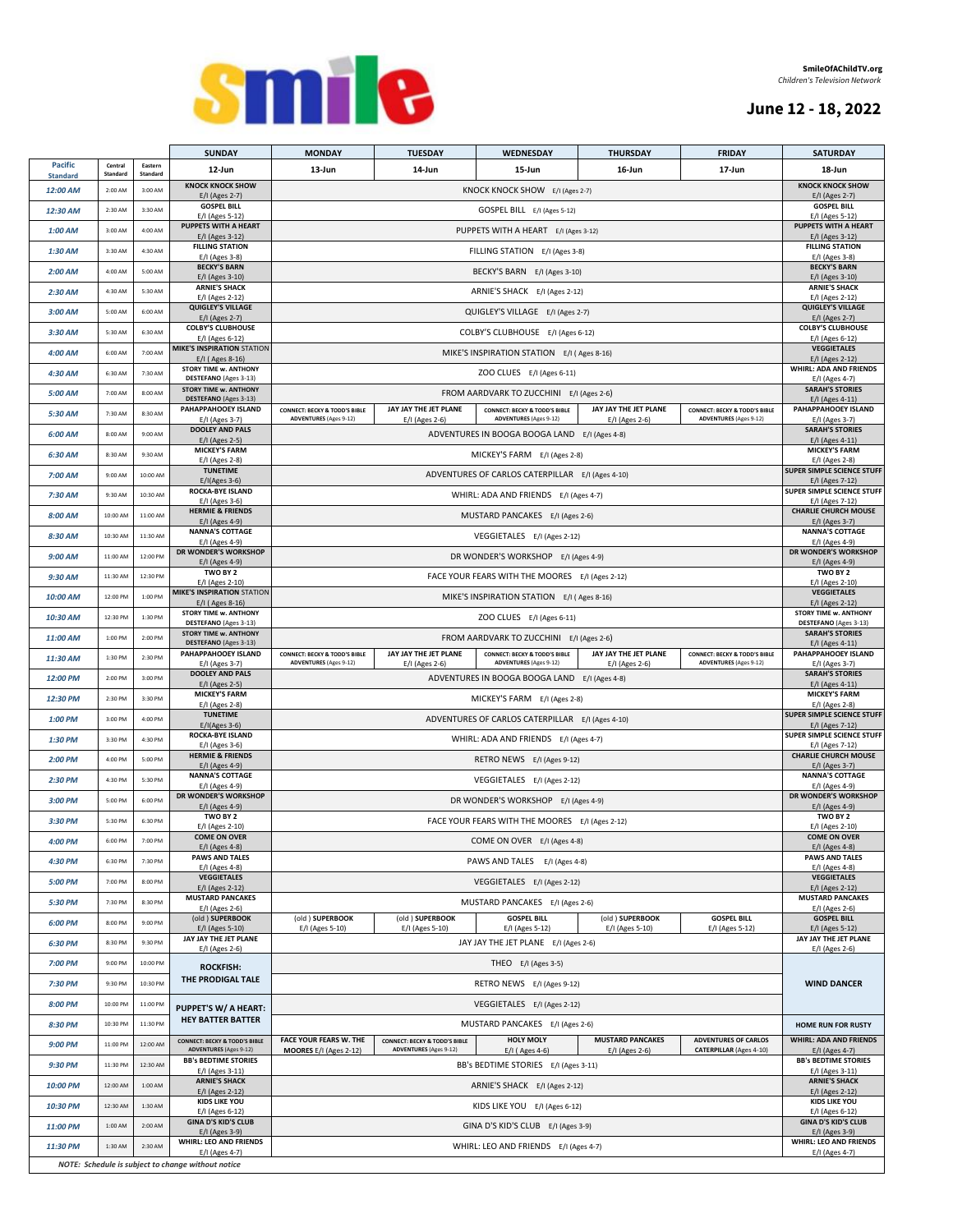

# **June 19 - 25, 2022**

|                                   |                     |                     | <b>SUNDAY</b>                                                             | <b>MONDAY</b>                                                             | <b>TUESDAY</b>                                                            | WEDNESDAY                                                                            | <b>THURSDAY</b>                           | <b>FRIDAY</b>                                                             | <b>SATURDAY</b>                                      |  |  |
|-----------------------------------|---------------------|---------------------|---------------------------------------------------------------------------|---------------------------------------------------------------------------|---------------------------------------------------------------------------|--------------------------------------------------------------------------------------|-------------------------------------------|---------------------------------------------------------------------------|------------------------------------------------------|--|--|
| <b>Pacific</b><br><b>Standard</b> | Central<br>Standard | Eastern<br>Standard | 19-Jun                                                                    | 20-Jun                                                                    | 21-Jun                                                                    | 22-Jun                                                                               | 23-Jun                                    | 24-Jun                                                                    | 25-Jun                                               |  |  |
| 12:00 AM                          | 2:00 AM             | 3:00 AM             | <b>KNOCK KNOCK SHOW</b><br>E/I (Ages 2-7)                                 |                                                                           |                                                                           | KNOCK KNOCK SHOW E/I (Ages 2-7)                                                      |                                           |                                                                           | <b>KNOCK KNOCK SHOW</b><br>E/I (Ages 2-7)            |  |  |
| 12:30 AM                          | 2:30 AM             | 3:30 AM             | <b>GOSPEL BILL</b>                                                        |                                                                           | GOSPEL BILL E/I (Ages 5-12)                                               |                                                                                      |                                           |                                                                           |                                                      |  |  |
| $1:00$ AM                         | 3:00 AM             | 4:00 AM             | E/I (Ages 5-12)<br>PUPPETS WITH A HEART                                   |                                                                           | PUPPETS WITH A HEART E/I (Ages 3-12)                                      |                                                                                      |                                           |                                                                           |                                                      |  |  |
| $1:30$ AM                         | 3:30 AM             | 4:30 AM             | E/I (Ages 3-12)<br><b>FILLING STATION</b>                                 |                                                                           |                                                                           | FILLING STATION E/I (Ages 3-8)                                                       |                                           |                                                                           | E/I (Ages 3-12)<br><b>FILLING STATION</b>            |  |  |
| $2:00$ AM                         | 4:00 AM             | 5:00 AM             | E/I (Ages 3-8)<br><b>BECKY'S BARN</b>                                     |                                                                           |                                                                           |                                                                                      |                                           |                                                                           | E/I (Ages 3-8)<br><b>BECKY'S BARN</b>                |  |  |
|                                   |                     |                     | E/I (Ages 3-10)<br><b>ARNIE'S SHACK</b>                                   |                                                                           | BECKY'S BARN E/I (Ages 3-10)                                              |                                                                                      |                                           |                                                                           |                                                      |  |  |
| $2:30$ AM                         | 4:30 AM             | 5:30 AM             | E/I (Ages 2-12)<br><b>QUIGLEY'S VILLAGE</b>                               |                                                                           |                                                                           | ARNIE'S SHACK E/I (Ages 2-12)                                                        |                                           |                                                                           | E/I (Ages 2-12)<br><b>QUIGLEY'S VILLAGE</b>          |  |  |
| 3:00 AM                           | 5:00 AM             | 6:00 AM             | E/I (Ages 2-7)<br><b>COLBY'S CLUBHOUSE</b>                                |                                                                           |                                                                           | QUIGLEY'S VILLAGE E/I (Ages 2-7)                                                     |                                           |                                                                           | E/I (Ages 2-7)<br><b>COLBY'S CLUBHOUSE</b>           |  |  |
| 3:30 AM                           | 5:30 AM             | 6:30 AM             | E/I (Ages 6-12)<br><b>MIKE'S INSPIRATION STATION</b>                      |                                                                           |                                                                           | COLBY'S CLUBHOUSE E/I (Ages 6-12)                                                    |                                           |                                                                           | E/I (Ages 6-12)<br><b>VEGGIETALES</b>                |  |  |
| 4:00 AM                           | 6:00 AM             | 7:00 AM             | E/I (Ages 8-16)                                                           |                                                                           |                                                                           | MIKE'S INSPIRATION STATION E/I (Ages 8-16)                                           |                                           |                                                                           | E/I (Ages 2-12)<br><b>WHIRL: ADA AND FRIENDS</b>     |  |  |
| 4:30 AM                           | 6:30 AM             | 7:30 AM             | <b>STORY TIME w. ANTHONY</b><br>DESTEFANO (Ages 3-13)                     |                                                                           |                                                                           | ZOO CLUES E/I (Ages 6-11)                                                            |                                           |                                                                           | E/I (Ages 4-7)                                       |  |  |
| 5:00 AM                           | 7:00 AM             | 8:00 AM             | <b>STORY TIME w. ANTHONY</b><br>DESTEFANO (Ages 3-13)                     |                                                                           |                                                                           | FROM AARDVARK TO ZUCCHINI E/I (Ages 2-6)                                             |                                           |                                                                           | <b>SARAH'S STORIES</b><br>E/I (Ages 4-11)            |  |  |
| 5:30 AM                           | 7:30 AM             | 8:30 AM             | PAHAPPAHOOEY ISLAND<br>E/I (Ages 3-7)                                     | <b>CONNECT: BECKY &amp; TODD'S BIBLE</b><br><b>ADVENTURES</b> (Ages 9-12) | JAY JAY THE JET PLANE<br>E/I (Ages 2-6)                                   | <b>CONNECT: BECKY &amp; TODD'S BIBLE</b><br><b>ADVENTURES</b> (Ages 9-12)            | JAY JAY THE JET PLANE<br>E/I (Ages 2-6)   | <b>CONNECT: BECKY &amp; TODD'S BIBLE</b><br><b>ADVENTURES</b> (Ages 9-12) | PAHAPPAHOOEY ISLAND<br>E/I (Ages 3-7)                |  |  |
| 6:00 AM                           | 8:00 AM             | 9:00 AM             | <b>DOOLEY AND PALS</b><br>E/I (Ages 2-5)                                  |                                                                           |                                                                           | ADVENTURES IN BOOGA BOOGA LAND E/I (Ages 4-8)                                        |                                           |                                                                           | <b>SARAH'S STORIES</b><br>E/I (Ages 4-11)            |  |  |
| 6:30 AM                           | 8:30 AM             | 9:30 AM             | <b>MICKEY'S FARM</b><br>E/I (Ages 2-8)                                    |                                                                           |                                                                           | MICKEY'S FARM E/I (Ages 2-8)                                                         |                                           |                                                                           | <b>MICKEY'S FARM</b><br>E/I (Ages 2-8)               |  |  |
| 7:00 AM                           | 9:00 AM             | 10:00 AM            | <b>TUNETIME</b><br>$E/I(Ages 3-6)$                                        |                                                                           |                                                                           | ADVENTURES OF CARLOS CATERPILLAR E/I (Ages 4-10)                                     |                                           |                                                                           | <b>SUPER SIMPLE SCIENCE STUFF</b><br>E/I (Ages 7-12) |  |  |
| 7:30 AM                           | 9:30 AM             | 10:30 AM            | <b>ROCKA-BYE ISLAND</b>                                                   |                                                                           |                                                                           | WHIRL: ADA AND FRIENDS E/I (Ages 4-7)                                                |                                           |                                                                           | <b>SUPER SIMPLE SCIENCE STUFF</b>                    |  |  |
| 8:00 AM                           | 10:00 AM            | 11:00 AM            | E/I (Ages 3-6)<br><b>HERMIE &amp; FRIENDS</b>                             |                                                                           |                                                                           | MUSTARD PANCAKES E/I (Ages 2-6)                                                      |                                           |                                                                           | E/I (Ages 7-12)<br><b>CHARLIE CHURCH MOUSE</b>       |  |  |
| 8:30 AM                           | 10:30 AM            | 11:30 AM            | E/I (Ages 4-9)<br><b>NANNA'S COTTAGE</b>                                  |                                                                           |                                                                           | VEGGIETALES E/I (Ages 2-12)                                                          |                                           |                                                                           | E/I (Ages 3-7)<br><b>NANNA'S COTTAGE</b>             |  |  |
| 9:00 AM                           | 11:00 AM            | 12:00 PM            | E/I (Ages 4-9)<br>DR WONDER'S WORKSHOP                                    |                                                                           |                                                                           | DR WONDER'S WORKSHOP E/I (Ages 4-9)                                                  |                                           |                                                                           | E/I (Ages 4-9)<br>DR WONDER'S WORKSHOP               |  |  |
| $9:30$ AM                         | 11:30 AM            | 12:30 PM            | E/I (Ages 4-9)<br>TWO BY 2                                                |                                                                           |                                                                           |                                                                                      |                                           |                                                                           | E/I (Ages 4-9)<br>TWO BY 2                           |  |  |
|                                   |                     |                     | E/I (Ages 2-10)<br><b>MIKE'S INSPIRATION STATION</b>                      |                                                                           |                                                                           | FACE YOUR FEARS WITH THE MOORES E/I (Ages 2-12)                                      |                                           |                                                                           | E/I (Ages 2-10)<br><b>VEGGIETALES</b>                |  |  |
| 10:00 AM                          | 12:00 PM            | 1:00 PM             | E/I (Ages 8-16)<br><b>STORY TIME w. ANTHONY</b>                           |                                                                           |                                                                           | MIKE'S INSPIRATION STATION E/I (Ages 8-16)                                           |                                           |                                                                           | E/I (Ages 2-12)<br><b>STORY TIME w. ANTHONY</b>      |  |  |
| 10:30 AM                          | 12:30 PM            | 1:30 PM             | DESTEFANO (Ages 3-13)<br><b>STORY TIME w. ANTHONY</b>                     |                                                                           |                                                                           | ZOO CLUES E/I (Ages 6-11)                                                            |                                           |                                                                           | DESTEFANO (Ages 3-13)<br><b>SARAH'S STORIES</b>      |  |  |
| 11:00 AM                          | 1:00 PM             | 2:00 PM             | DESTEFANO (Ages 3-13)<br>PAHAPPAHOOEY ISLAND                              |                                                                           | JAY JAY THE JET PLANE                                                     | FROM AARDVARK TO ZUCCHINI E/I (Ages 2-6)<br><b>CONNECT: BECKY &amp; TODD'S BIBLE</b> | JAY JAY THE JET PLANE                     |                                                                           | E/I (Ages 4-11)<br>PAHAPPAHOOEY ISLAND               |  |  |
| 11:30 AM                          | 1:30 PM             | 2:30 PM             | E/I (Ages 3-7)                                                            | <b>CONNECT: BECKY &amp; TODD'S BIBLE</b><br><b>ADVENTURES</b> (Ages 9-12) | E/I (Ages 2-6)                                                            | <b>ADVENTURES</b> (Ages 9-12)                                                        | E/I (Ages 2-6)                            | <b>CONNECT: BECKY &amp; TODD'S BIBLE</b><br><b>ADVENTURES</b> (Ages 9-12) | E/I (Ages 3-7)                                       |  |  |
| 12:00 PM                          | 2:00 PM             | 3:00 PM             | <b>DOOLEY AND PALS</b><br>E/I (Ages 2-5)                                  |                                                                           | <b>SARAH'S STORIES</b><br>E/I (Ages 4-11)                                 |                                                                                      |                                           |                                                                           |                                                      |  |  |
| 12:30 PM                          | 2:30 PM             | 3:30 PM             | <b>MICKEY'S FARM</b><br>E/I (Ages 2-8)                                    |                                                                           | <b>MICKEY'S FARM</b><br>E/I (Ages 2-8)                                    |                                                                                      |                                           |                                                                           |                                                      |  |  |
| 1:00 PM                           | 3:00 PM             | 4:00 PM             | <b>TUNETIME</b><br>$E/I(Ages 3-6)$                                        |                                                                           | <b>SUPER SIMPLE SCIENCE STUFF</b><br>E/I (Ages 7-12)                      |                                                                                      |                                           |                                                                           |                                                      |  |  |
| 1:30 PM                           | 3:30 PM             | 4:30 PM             | <b>ROCKA-BYE ISLAND</b><br>E/I (Ages 3-6)                                 |                                                                           | SUPER SIMPLE SCIENCE STUFF<br>E/I (Ages 7-12)                             |                                                                                      |                                           |                                                                           |                                                      |  |  |
| 2:00 PM                           | 4:00 PM             | 5:00 PM             | <b>HERMIE &amp; FRIENDS</b><br>E/I (Ages 4-9)                             |                                                                           | <b>CHARLIE CHURCH MOUSE</b><br>E/I (Ages 3-7)                             |                                                                                      |                                           |                                                                           |                                                      |  |  |
| 2:30 PM                           | 4:30 PM             | 5:30 PM             | <b>NANNA'S COTTAGE</b><br>E/I (Ages 4-9)                                  |                                                                           | <b>NANNA'S COTTAGE</b><br>E/I (Ages 4-9)                                  |                                                                                      |                                           |                                                                           |                                                      |  |  |
| 3:00 PM                           | 5:00 PM             | 6:00 PM             | DR WONDER'S WORKSHOP<br>E/I (Ages 4-9)                                    |                                                                           | <b>DR WONDER'S WORKSHOP</b><br>E/I (Ages 4-9)                             |                                                                                      |                                           |                                                                           |                                                      |  |  |
| 3:30 PM                           | 5:30 PM             | 6:30 PM             | TWO BY 2<br>E/I (Ages 2-10)                                               |                                                                           | TWO BY 2<br>E/I (Ages 2-10)                                               |                                                                                      |                                           |                                                                           |                                                      |  |  |
| 4:00 PM                           | 6:00 PM             | 7:00 PM             | <b>COME ON OVER</b><br>E/I (Ages 4-8)                                     |                                                                           |                                                                           | COME ON OVER E/I (Ages 4-8)                                                          |                                           |                                                                           | <b>COME ON OVER</b><br>E/I (Ages 4-8)                |  |  |
| 4:30 PM                           | 6:30 PM             | 7:30 PM             | <b>PAWS AND TALES</b>                                                     |                                                                           |                                                                           | PAWS AND TALES E/I (Ages 4-8)                                                        |                                           |                                                                           | <b>PAWS AND TALES</b>                                |  |  |
| 5:00 PM                           | 7:00 PM             | 8:00 PM             | E/I (Ages 4-8)<br><b>VEGGIETALES</b>                                      |                                                                           |                                                                           | VEGGIETALES E/I (Ages 2-12)                                                          |                                           |                                                                           | E/I (Ages 4-8)<br><b>VEGGIETALES</b>                 |  |  |
| 5:30 PM                           | 7:30 PM             | 8:30 PM             | E/I (Ages 2-12)<br><b>MUSTARD PANCAKES</b>                                |                                                                           |                                                                           | MUSTARD PANCAKES E/I (Ages 2-6)                                                      |                                           |                                                                           | E/I (Ages 2-12)<br><b>MUSTARD PANCAKES</b>           |  |  |
| 6:00 PM                           | 8:00 PM             | 9:00 PM             | E/I (Ages 2-6)<br>(old) SUPERBOOK                                         | (old) SUPERBOOK                                                           | (old ) SUPERBOOK                                                          | <b>GOSPEL BILL</b>                                                                   | (old ) SUPERBOOK                          | <b>GOSPEL BILL</b>                                                        | E/I (Ages 2-6)<br><b>GOSPEL BILL</b>                 |  |  |
|                                   | 8:30 PM             | 9:30 PM             | E/I (Ages 5-10)<br>JAY JAY THE JET PLANE                                  | E/I (Ages 5-10)                                                           | E/I (Ages 5-10)                                                           | E/I (Ages 5-12)                                                                      | E/I (Ages 5-10)                           | E/I (Ages 5-12)                                                           | E/I (Ages 5-12)<br>JAY JAY THE JET PLANE             |  |  |
| 6:30 PM                           |                     |                     | E/I (Ages 2-6)                                                            |                                                                           |                                                                           | JAY JAY THE JET PLANE E/I (Ages 2-6)                                                 |                                           |                                                                           | E/I (Ages 2-6)                                       |  |  |
| 7:00 PM                           | 9:00 PM             | 10:00 PM            | <b>JESUS HE LOVED AMONG</b>                                               |                                                                           |                                                                           | THEO E/I (Ages 3-5)                                                                  |                                           |                                                                           | THE LAMP:                                            |  |  |
| 7:30 PM                           | 9:30 PM             | 10:30 PM            | <b>US</b>                                                                 |                                                                           |                                                                           | RETRO NEWS E/I (Ages 9-12)                                                           |                                           |                                                                           | <b>JUST BELIEVE</b>                                  |  |  |
| 8:00 PM                           | 10:00 PM            | 11:00 PM            |                                                                           |                                                                           |                                                                           | VEGGIETALES E/I (Ages 2-12)                                                          |                                           |                                                                           |                                                      |  |  |
| 8:30 PM                           | 10:30 PM            | 11:30 PM            | <b>FANTASTIC WORLD VALUES:</b><br><b>STRANGER DANGER</b>                  |                                                                           |                                                                           | MUSTARD PANCAKES E/I (Ages 2-6)                                                      |                                           |                                                                           | THE SLEUTH & THE SAVIOR                              |  |  |
| 9:00 PM                           | 11:00 PM            | 12:00 AM            | <b>CONNECT: BECKY &amp; TODD'S BIBLE</b><br><b>ADVENTURES</b> (Ages 9-12) | FACE YOUR FEARS W. THE<br>MOORES E/I (Ages 2-12)                          | <b>CONNECT: BECKY &amp; TODD'S BIBLE</b><br><b>ADVENTURES</b> (Ages 9-12) | <b>HOLY MOLY</b><br>E/I (Ages 4-6)                                                   | <b>MUSTARD PANCAKES</b><br>E/I (Ages 2-6) | <b>ADVENTURES OF CARLOS</b><br><b>CATERPILLAR (Ages 4-10)</b>             | <b>WHIRL: ADA AND FRIENDS</b><br>E/I (Ages 4-7)      |  |  |
| 9:30 PM                           | 11:30 PM            | 12:30 AM            | <b>BB's BEDTIME STORIES</b><br>E/I (Ages 3-11)                            |                                                                           |                                                                           | BB's BEDTIME STORIES E/I (Ages 3-11)                                                 |                                           |                                                                           | <b>BB's BEDTIME STORIES</b><br>E/I (Ages 3-11)       |  |  |
| 10:00 PM                          | 12:00 AM            | 1:00 AM             | <b>ARNIE'S SHACK</b><br>E/I (Ages 2-12)                                   |                                                                           |                                                                           | ARNIE'S SHACK E/I (Ages 2-12)                                                        |                                           |                                                                           | <b>ARNIE'S SHACK</b><br>E/I (Ages 2-12)              |  |  |
| 10:30 PM                          | 12:30 AM            | 1:30 AM             | <b>KIDS LIKE YOU</b><br>E/I (Ages 6-12)                                   |                                                                           |                                                                           | KIDS LIKE YOU E/I (Ages 6-12)                                                        |                                           |                                                                           | <b>KIDS LIKE YOU</b><br>E/I (Ages 6-12)              |  |  |
| 11:00 PM                          | 1:00 AM             | 2:00 AM             | <b>GINA D'S KID'S CLUB</b><br>E/I (Ages 3-9)                              |                                                                           |                                                                           | GINA D'S KID'S CLUB E/I (Ages 3-9)                                                   |                                           |                                                                           | <b>GINA D'S KID'S CLUB</b><br>E/I (Ages 3-9)         |  |  |
| 11:30 PM                          | 1:30 AM             | 2:30 AM             | <b>WHIRL: LEO AND FRIENDS</b>                                             |                                                                           |                                                                           | WHIRL: LEO AND FRIENDS E/I (Ages 4-7)                                                |                                           |                                                                           | WHIRL: LEO AND FRIENDS<br>E/I (Ages 4-7)             |  |  |
|                                   |                     |                     | E/I (Ages 4-7)<br>NOTE: Schedule is subject to change without notice      |                                                                           |                                                                           |                                                                                      |                                           |                                                                           |                                                      |  |  |